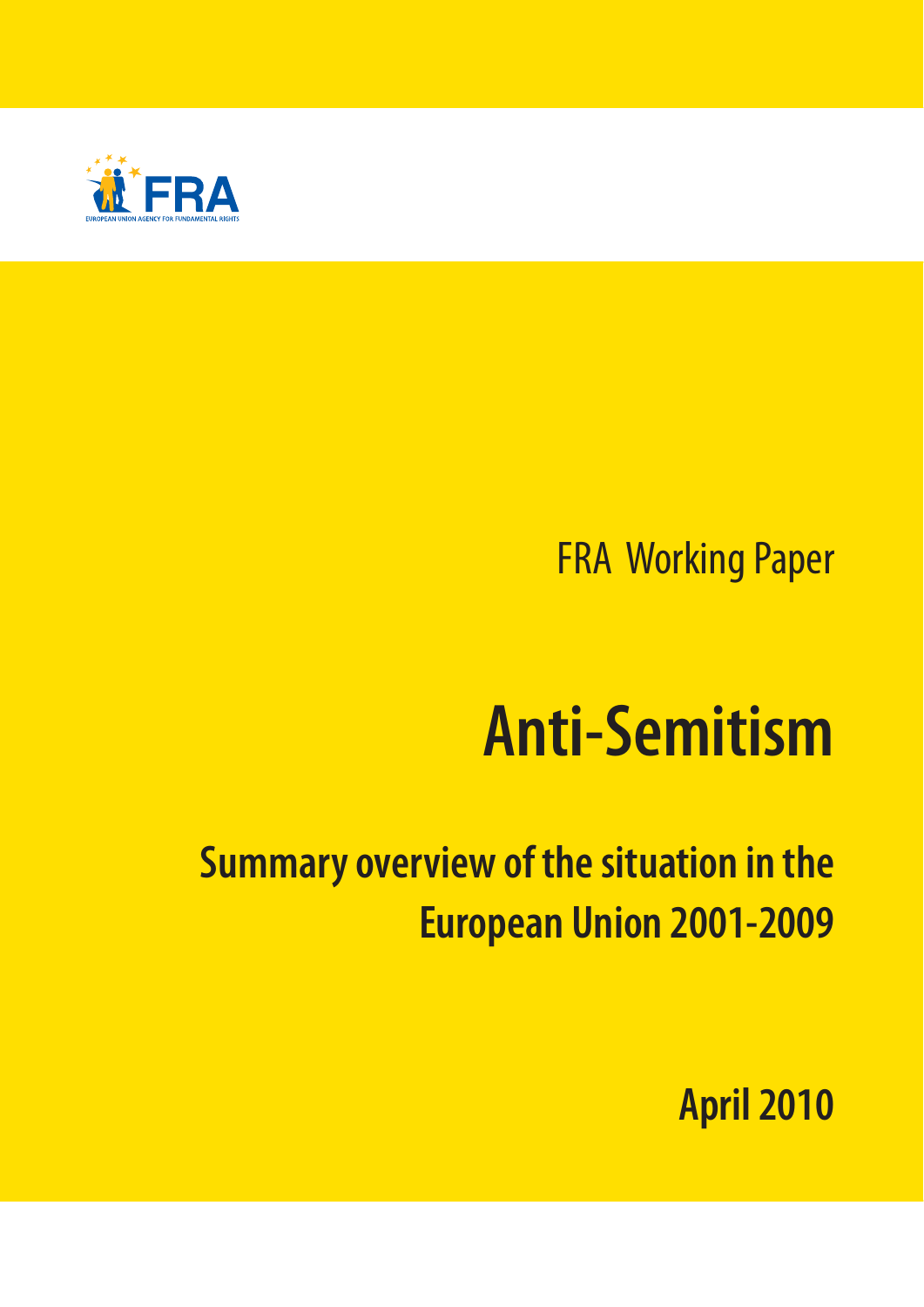# **Anti-Semitism**

Summary overview of the situation in the European Union 2001-2009

April 2010

**FRA Working Paper**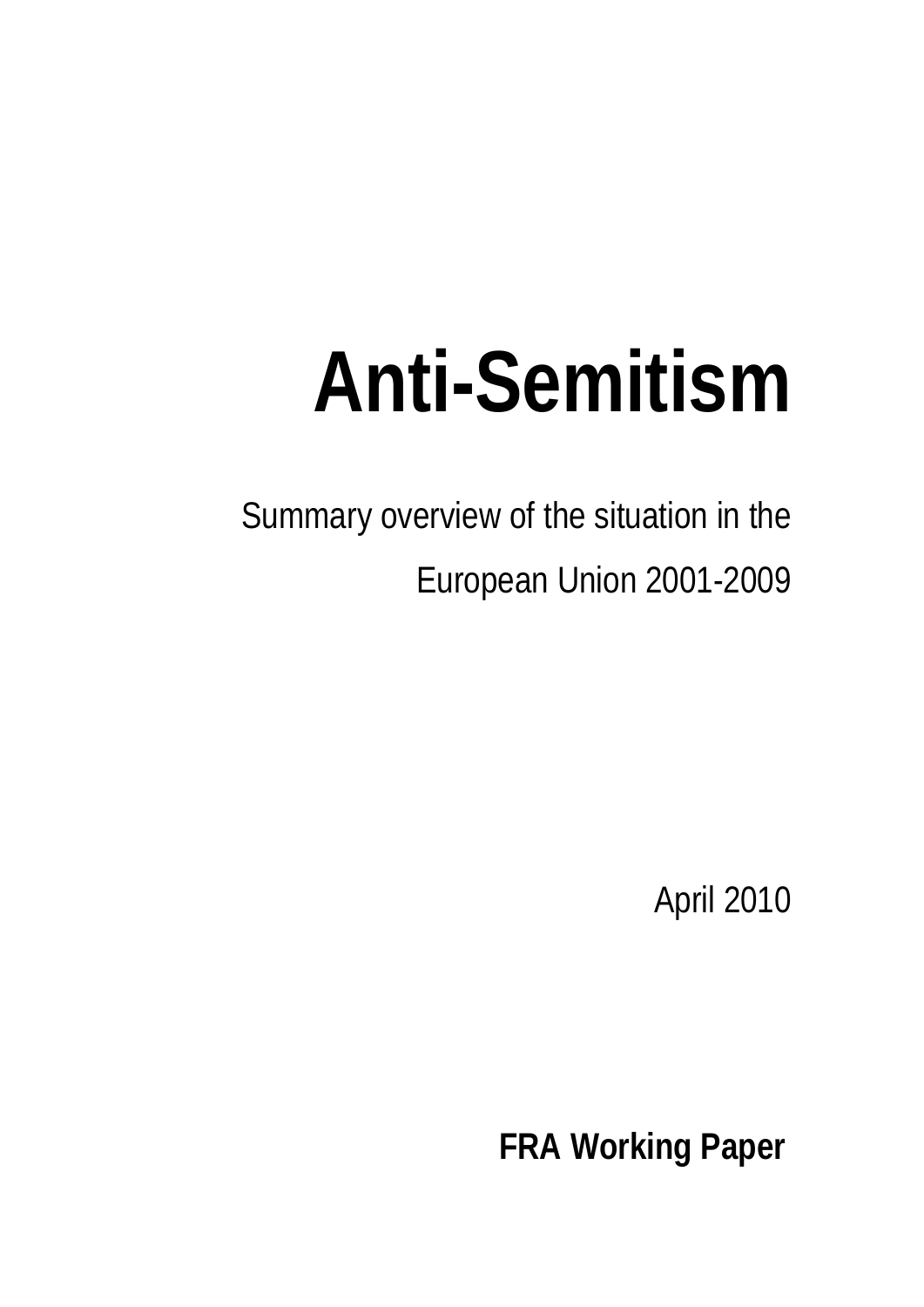# **CONTENTS**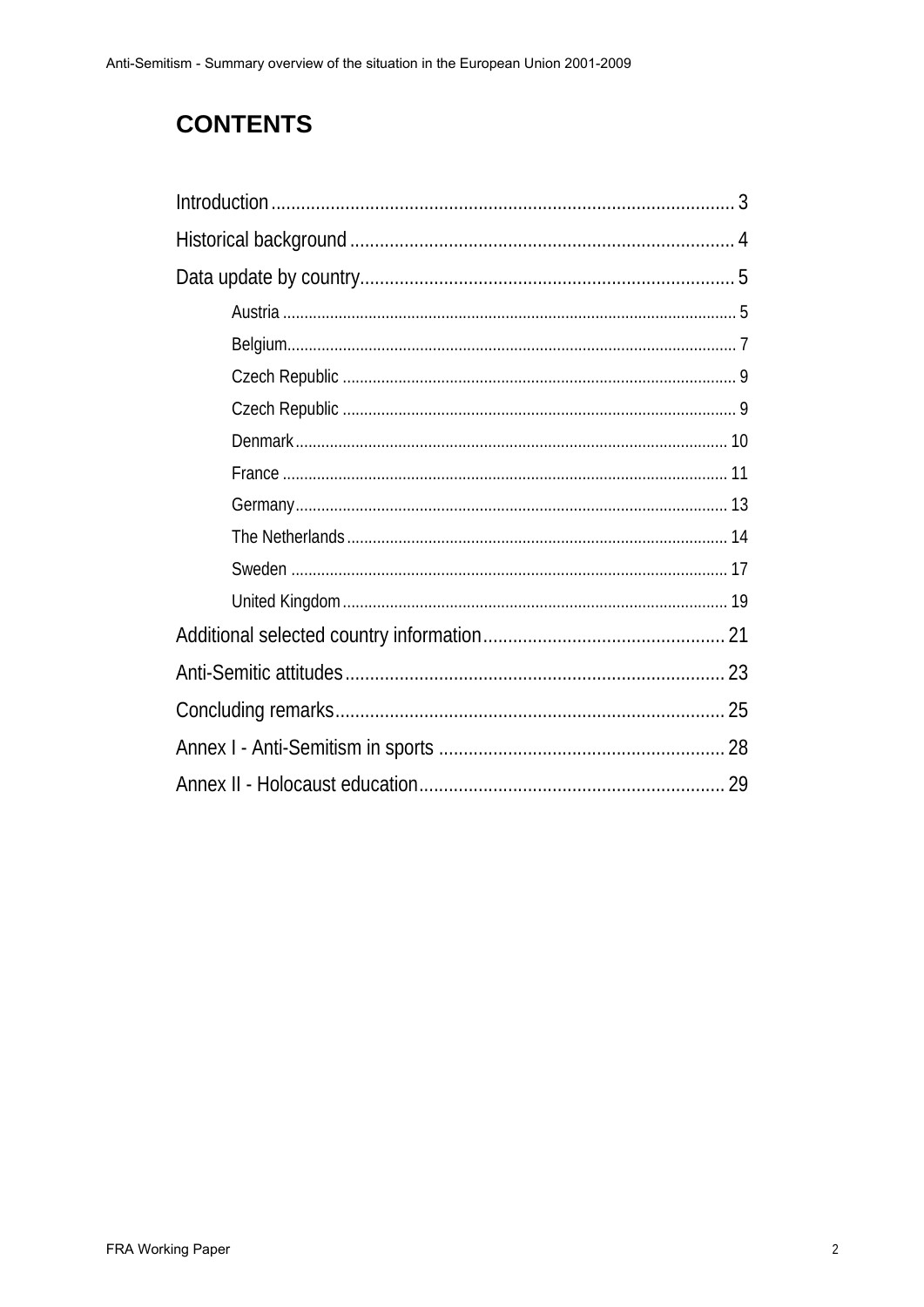# <span id="page-3-0"></span>**Introduction**

The European Union Agency for Fundamental Rights<sup>[1](#page-3-1)</sup> (FRA) presents its 6<sup>th</sup> update of its 2004 report "Manifestations of anti-Semitism in the EU". This update contains the latest governmental and non-governmental statistical data covering 2001 to 2009 for those EU Member States that have official or unofficial data and statistics on anti-Semitic incidents. The FRA collects regularly through its Racism and Xenophobia Network (RAXEN)<sup>[2](#page-3-2)</sup> and analyses publicly available official and unofficial data and information on racism and xenophobia with a special focus on anti-Semitism.

The Agency's data collection work shows that most Member States do not have official or even unofficial data and statistics on anti-Semitic incidents. Even where data exist they are not comparable, since they are collected using different definitions and methodologies. For some countries, RAXEN National Focal Points provide the Agency with lists of cases collected either ad hoc by civil society organisations or through the media with varying degrees of validity and reliability. Detailed data and incident lists can be found in the Agency's *Info-Portal* at [http://infoportal.fra.europa.eu.](http://infoportal.fra.europa.eu/)

The Agency's regular review of data collection systems indicates that most Member States have a serious problem of **underreporting**, particularly in reference to official systems of data collection that are based on police records and criminal justice data, because not all officially registered anti-Semitic incidents are categorised under the label "anti-Semitism", and/or because not all anti-Semitic incidents are reported to an official body by victims or witnesses.

Another problem, in unofficial data collection and when the methodology applied is not robust is when the same incident, is recorded twice under a different category, e.g. under 'defamation' and under 'property damage'.

According to NGO and media reports, "Operation Cast Lead" in the Gaza strip at the end of 2008 and the beginning of 2009 led to a considerable increase in the number of anti-Semitic incidents. However, although this is widely documented, the official data presented in this report cover only 2008 and therefore do not yet reflect it. Official data for 2009 will become available later in the year. Nevertheless, efforts have been made to include more recent data in this report, where available.

<span id="page-3-1"></span>l 1 The European Union Agency for Fundamental Rights (FRA) in Vienna was established in 2007 by Council Regulation 168/07 (EC). The objective of the Agency is to provide the relevant institutions, bodies, offices and agencies of the Community and its Member States when implementing Community law with assistance and expertise relating to fundamental rights in order to support them when they take measures or formulate courses of action within their respective spheres of competence to fully respect fundamental rights. More information at [http://fra.europa.eu](http://fra.europa.eu/)

<span id="page-3-2"></span>RAXEN is a network of National Focal Points in each EU Member State contracted by the FRA to collect data on racism, xenophobia, anti-Semitism and related intolerances.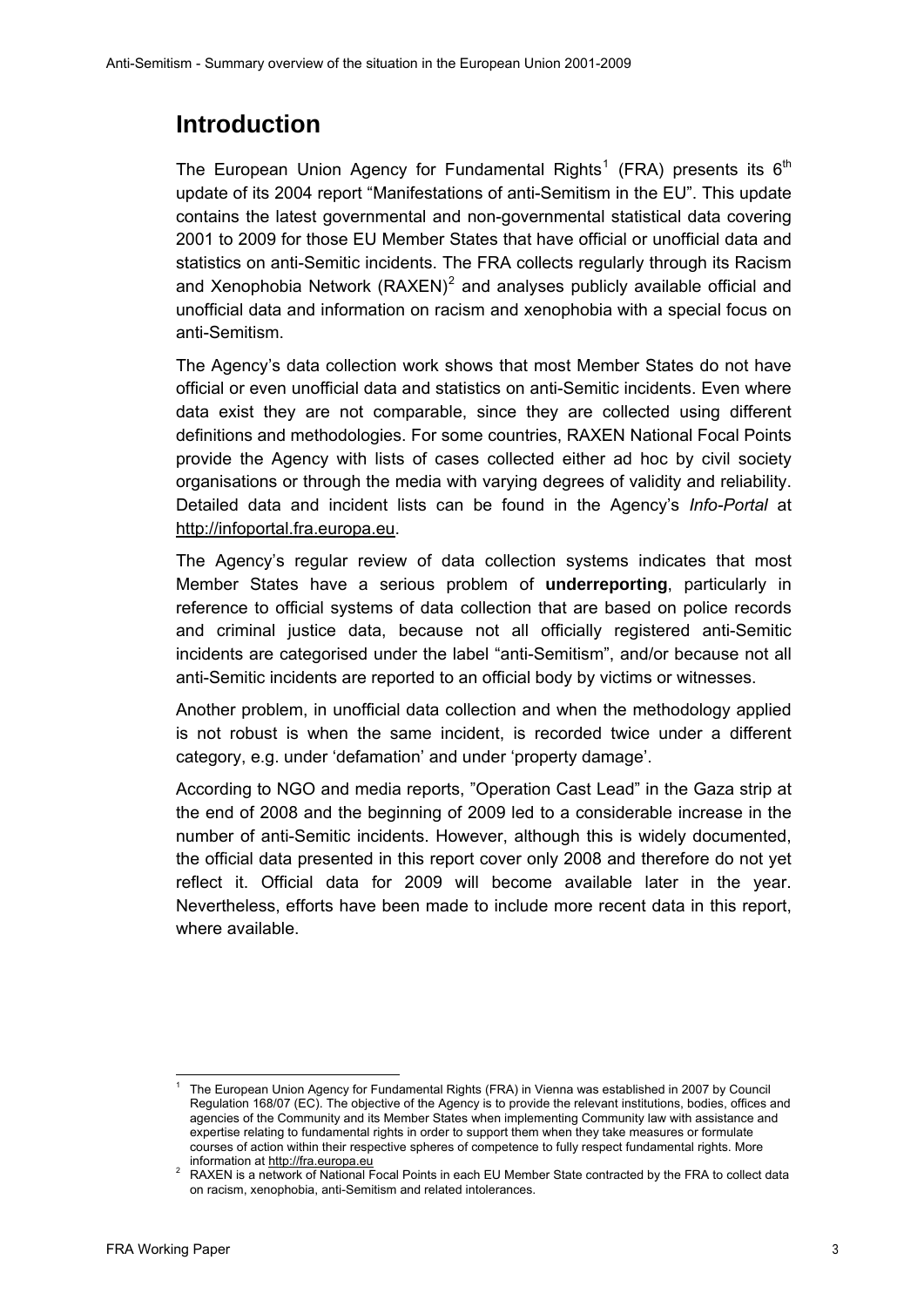# <span id="page-4-0"></span>**Historical background**

In Europe, anti-Semitism is a very old and deeply rooted cultural trait that has found a specific political expression since the 19th century initially in the context of the development of racist ideology and later in the context of national socialist ideology. However, in the Arab and Muslim world the political conflict with Israel played an important role in the development of anti-Semitism. There is some research evidence that European anti-Semitic stereotypes have in recent decades gradually been adopted by sections of Muslim communities around the world and have to some extent acquired a presence independent of underlying national conflicts.

Major aspects of post-1945 anti-Semitism are the emergence of so-called "secondary anti-Semitism" and transformations in anti-Semitic discourse and expressions through the existence of the state of Israel. Since "open anti-Semitism", in the sense of the often self-declared anti-Semitism from before the Second World War, was after 1945 associated with "Auschwitz" (the main metaphor for the genocide against the European Jews) and was censored, anti-Semitic statements had to be rephrased so as to avoid being labelled as such, particularly in Germany, Austria and France. The result of this transformation is that post-1945 anti-Semitism can be characterised as "anti-Semitism without anti-Semites". However, anti-Semitism after 1945 is also characterised by "secondary anti-Semitism", which, broadly defined, is any form of anti-Semitism that is in itself a reflection of the taboo of "open anti-Semitism". The notion is commonly used primarily to describe anti-Semitism in Austria and Germany, where secondary anti-Semitism is usually considered as a reaction to the debates on national identity and National Socialism. Drawing on older anti-Semitic stereotypes, a typical claim of secondary anti-Semitism is, for example, that Jews are "manipulating" Germans or Austrians by exploiting feelings of guilt. Characteristic of all forms of "secondary anti-Semitism" is that they relate directly to the Holocaust and that they allow speakers to avoid expressing open anti-Semitism.

While the impact of left anti-Zionism remains unclear, both secondary anti-Semitism and the use of anti-Zionism as a way of getting around the anti-Semitism taboo are prevalent particularly among the extreme and populist far right in Europe. Particularly, Holocaust denial or 'revisionism' has become a central part of the propagandistic repertoire of parties and organisations on the right fringe of the political spectrum throughout Europe. Although "revisionism" is not restricted to the right, it has become a central unifying feature of different right-wing extremist movements – both between the often-divided groups within one country and beyond national borders forming a core element in the formation and cross-border cooperation of right-wing extremist groups.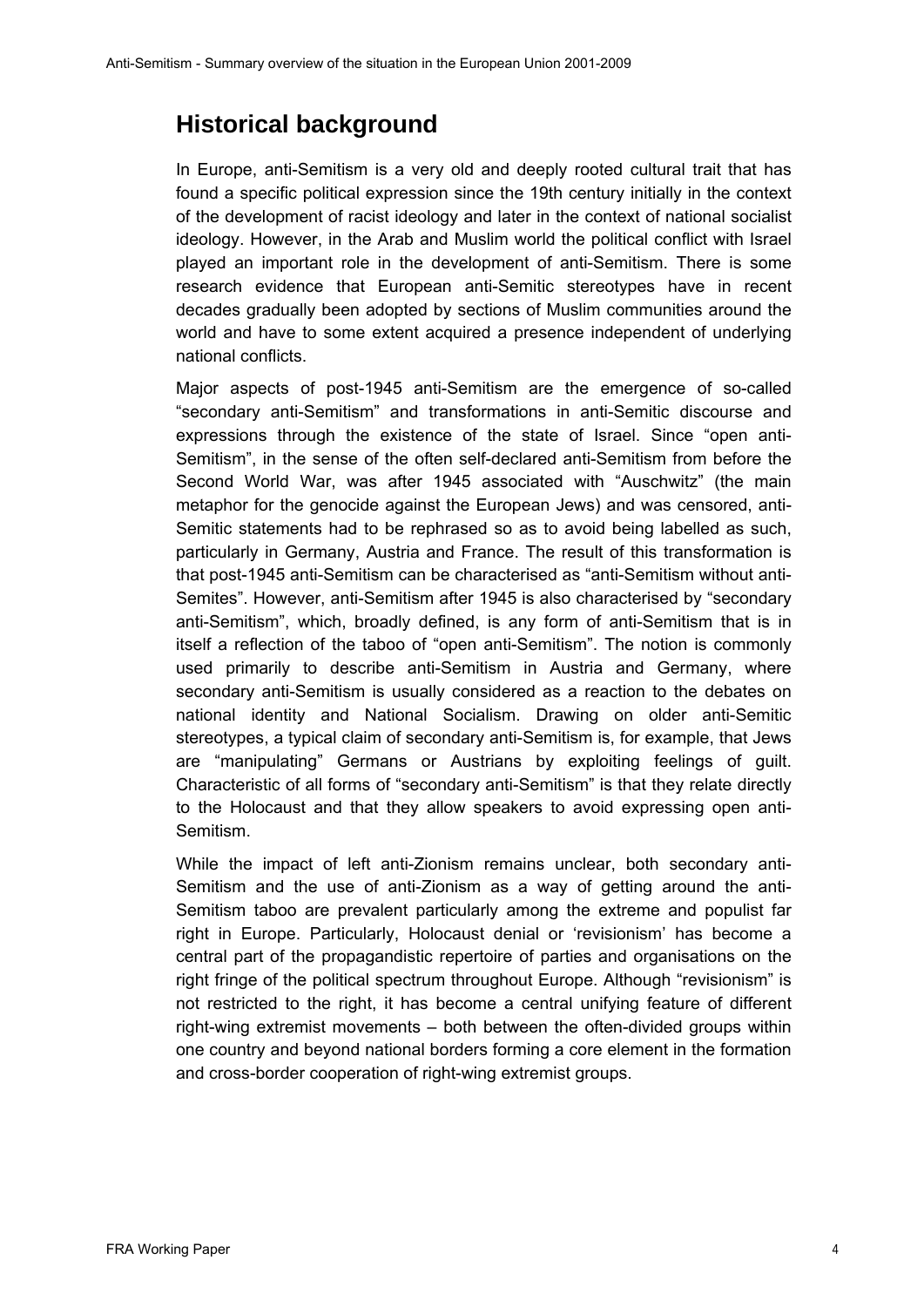# <span id="page-5-0"></span>**Data update by country**

#### <span id="page-5-1"></span>**Austria**

In Austria, anti-Semitic incidents are recorded officially in the context of monitoring extreme right-wing activities. Extremist offences under Austria's *Prohibition Statute*[3](#page-5-2) may encompass Holocaust denial, as well as the revitalisation of Nazi ideology. The NGO "Forum gegen Antisemitismus"<sup>[4](#page-5-3)</sup> - Forum against Anti-Semitism - and NGO "ZARA"<sup>[5](#page-5-4)</sup> also record incidents.

According to the official statistics the number of anti-Semitic incidents increased in 2008 to 23 incidents from 15 incidents in 2007, following another increase between 2006 and 2007. While the number of incidents that are officially recorded remains lower than the number of incidents based on unofficial sources, the figure for the official recorded incidents in 2008 is the highest in the period 2001-2008. The peak in the number of anti-Semitic incidents is part of an overall increase between 2007 and 2008 in the number of generally right-wing extremist and xenophobic incidents, including agitation against a group, display of forbidden symbols, and other relevant crimes.

By contrast the unofficial statistics recorded by the "Forum gegen Antisemitismus" show a decreasing trend in the number of cases in 2003-2008. The information currently available for 2009, however, evidences a sharp increase, with a total of 200 incidents during 2009. The number of anti-Semitic graffiti recorded by the NGO ZARA decreased in 2008, while the share of anti-Semitic graffiti out of the total number of racist graffiti recorded by ZARA increased to  $52\%$ <sup>[6](#page-5-5)</sup>

| Official statistics (recorded criminal offences)                                        |                                                           |      |      |      |          |      |      |  |  |
|-----------------------------------------------------------------------------------------|-----------------------------------------------------------|------|------|------|----------|------|------|--|--|
| 2001                                                                                    | 2002                                                      | 2003 | 2004 | 2005 | 2006     | 2007 | 2008 |  |  |
| 3                                                                                       | 20                                                        |      | 17   |      | 23<br>15 |      |      |  |  |
| und<br>Sicherheitsbericht 2002-2004; Bundesamt<br>Verfassungsschutz<br>für<br>l Source: |                                                           |      |      |      |          |      |      |  |  |
|                                                                                         | Terrorismusbekämpfung, Verfassungsschutzbericht 2006-2009 |      |      |      |          |      |      |  |  |

|                                          | <b>Unofficial statistics (incidents)</b> |      |      |      |      |      |      |  |  |
|------------------------------------------|------------------------------------------|------|------|------|------|------|------|--|--|
|                                          |                                          |      |      |      |      |      |      |  |  |
| 2001                                     | 2002                                     | 2003 | 2004 | 2005 | 2006 | 2007 | 2008 |  |  |
| incomplete<br>data                       | incomplete<br>data <sup>9</sup>          | 134  | 122  | 143  | 125  | 62   | 46   |  |  |
| Source: NGO: Forum gegen Anti-Semitismus |                                          |      |      |      |      |      |      |  |  |
|                                          |                                          |      |      |      |      |      |      |  |  |
|                                          | <b>Unofficial statistics (Graffiti)</b>  |      |      |      |      |      |      |  |  |
| 2001                                     | 2002                                     | 2003 | 2004 | 2005 | 2006 | 2007 | 2008 |  |  |
| no data                                  | no data                                  | 18   | 17   | 10   | 9    | 60   | 33   |  |  |
|                                          | Source: ZARA, Racism Reports 2004-2008   |      |      |      |      |      |      |  |  |

<sup>3</sup> Verbotsgesetz, Austria / BGBI 127/1945 last amendment by BGBI 148/1992 (19.03.1992)

<span id="page-5-2"></span>See <http://www.fga-wien.at/>(22.01.2009)

<span id="page-5-5"></span><span id="page-5-4"></span><span id="page-5-3"></span>See <http://www.zara.or.at/> (22.01.2009)

<sup>&</sup>lt;sup>6</sup> ZARA, Racism Report 2008, Racist Incidents and Structures in Austria, p. 32, available at:

http://www.zara.or.at/\_doc/2009/ZARA\_RassismusReport2008.pdf

<span id="page-5-6"></span>Monitoring covers only a few months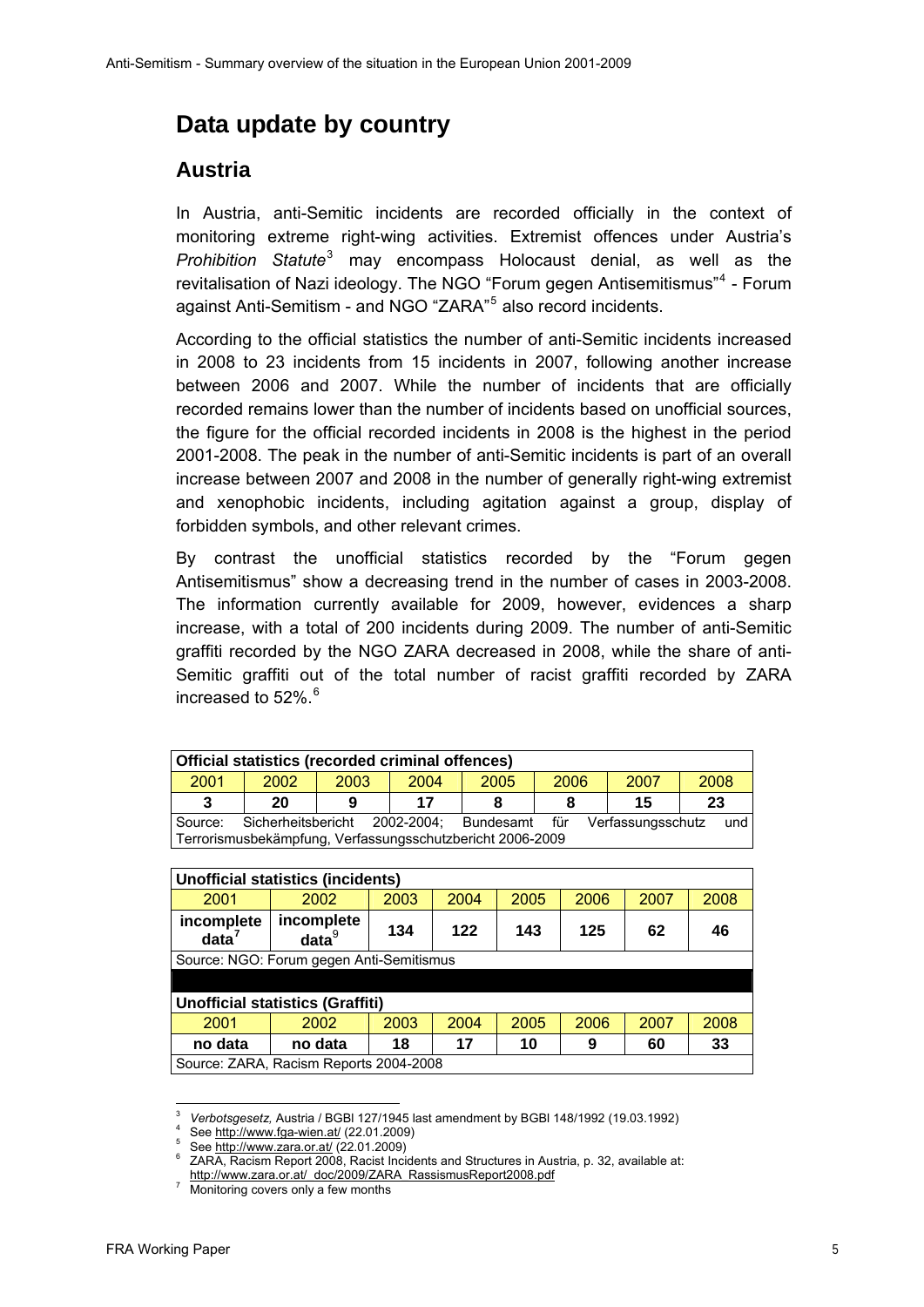On 9 May 2009, a group of five adolescents aged between 14 and 17 years disturbed the commemoration of the liberation of the former concentration camp Ebensee. They shouted Nazi slogans and three of them shot with soft guns at the visitors of the commemoration festivities, some of them Holocaust survivors.<sup>[8](#page-6-0)</sup> The public prosecutor initiated investigations with regard to offences of the Verbotsgesetz [Prohibition Act].

On 12 February 200[9](#page-6-1), according to press reports,  $9$  the Ministry of Education banned (Unterrichtsverbot) an Islamic religion teacher from teaching in a school in Vienna for allegedly having urged pupils not to 'buy from Jews' based on a list of multinational corporations. The Austrian Islamic Faith Community initiated disciplinary procedures and is campaigning against anti-Semitism under the motto "Yes to constructive criticism – no to defamation". $^{10}$  $^{10}$  $^{10}$ 

According to press reports, $^{11}$  $^{11}$  $^{11}$  a man attacked the principal of the city's Jewish school run by the Chabad-Lubavitch Chassidic movement punching him as he conducted the annual ceremony to light the public Chanukah menorah in the Stefenfaltz Square in Vienna. The victim suffered severe injury as part of his finger was severed. The perpetrator was arrested by the police.

<span id="page-6-0"></span> $\frac{1}{8}$ See http://diepresse.com/home/politik/innenpolitik/478851/index.do?from=simarchiv (24.09.2009).<br>
See http://derstandard.at/PDA/?id=1234370661565 (12.02.2009)

<span id="page-6-3"></span><span id="page-6-2"></span><span id="page-6-1"></span>See <http://www.derislam.at/haber.php?sid=157&mode=flat&order=1> (12.02.2009)<br><sup>11</sup> See http://www.derislam.at/haber.php?sid=157&mode=flat&order=1 (12.02.2009) (02.03.2010)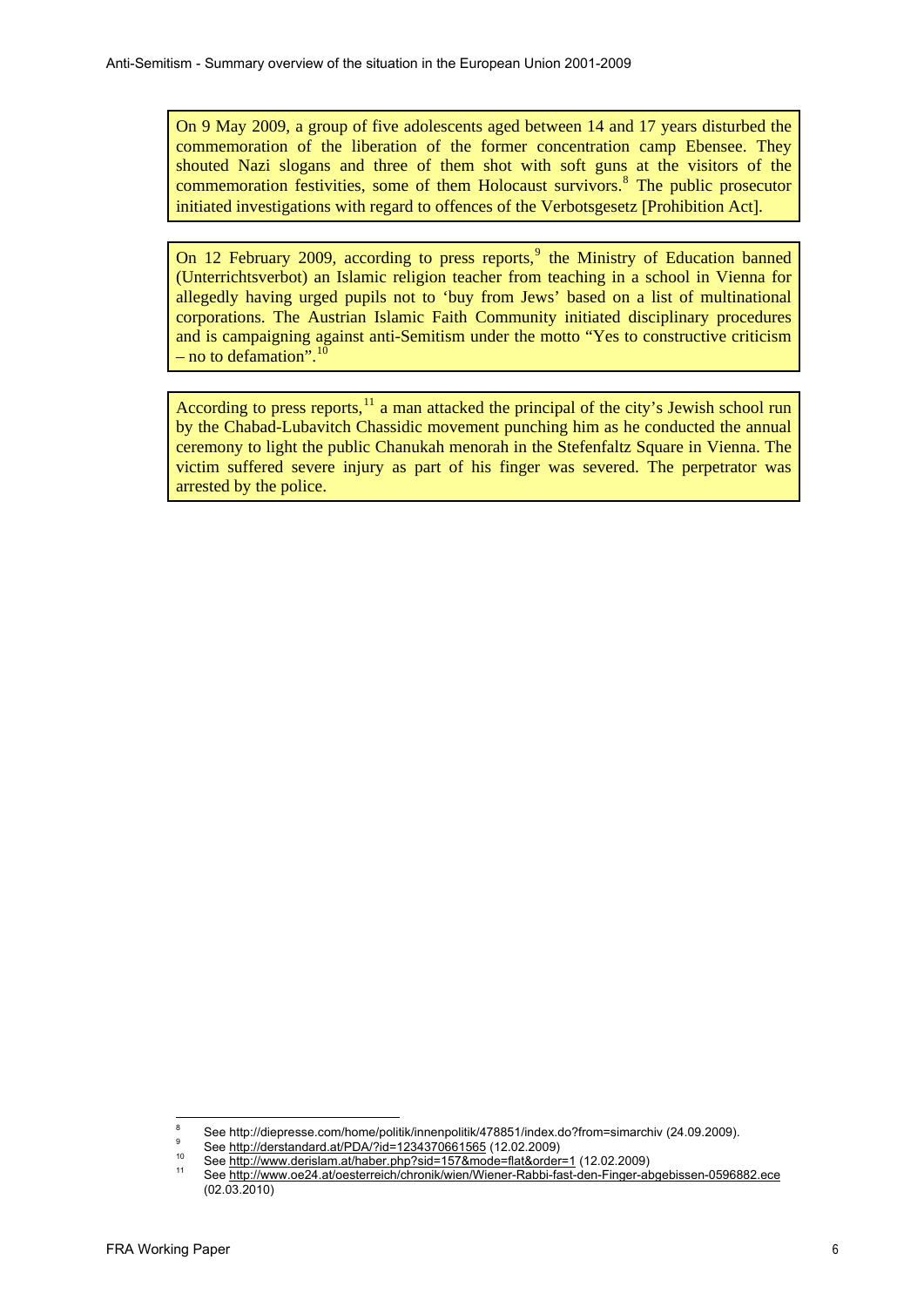## **Belgium**

The federal national equality body, "Centre for Equal Opportunities and Opposition to Racism"[12](#page-7-1) (CEOOR), collects and investigates reports of anti-Semitism and compiles statistics. The police in general do not record separately anti-Semitic incidents and these are coded under various categories relating to racist and xenophobic offences; however, since 2006 the police has implemented separate registration codes for some incidents which may be linked to anti-Semitic sentiment. The Federal police statistics for 2008 show three incidents on 'genocide denial' and four incidents on 'approval or justification of the genocide committed by the Nazi's during the Second World War'.

The CEOOR statistics on anti-Semitic incidents have settled to a relatively steady level in the period 2004-2008, after an increase between 2003 and 2004. Unofficial statistics by the NGO "Bureau Exécutif de Surveillance Communautaire"[13](#page-7-2) (BESC) show in 2004-2008 a level of anti-Semitic acts that is close to the incident statistics reported by CEOOR. During 2001-2004 the number of anti-Semitic acts fluctuated between 28 and 62 acts, before settling to a higher level of 60-73 acts in 2004-2008. However, in an analysis of the incidents recorded in Belgium at the time of the Israeli 'Cast Lead' operation, the BESC report 40 anti-Semitic acts in January 2009 alone.<sup>[14](#page-7-3)</sup>

<span id="page-7-0"></span>

| <b>Official statistics: complaints of anti-Semitism</b>           |      |      |              |      |      |      |          |  |  |
|-------------------------------------------------------------------|------|------|--------------|------|------|------|----------|--|--|
| 2001                                                              | 2002 | 2003 | 2004         | 2005 | 2006 | 2007 | 2008     |  |  |
| No data                                                           | 30   | 30   | 69           | 58   | 64   | 67   | 66       |  |  |
| Source: Centre for Equal Opportunities and Opposition to Racism   |      |      |              |      |      |      |          |  |  |
| Official statistics: Anti-Semitism related complaints by category |      |      |              |      |      |      |          |  |  |
| Category                                                          |      |      | 2004         | 2005 | 2006 | 2007 | 2008     |  |  |
| <b>Verbal aggression</b>                                          |      |      | 23           | 18   | 14   | 17   | 16       |  |  |
| Letters, articles                                                 |      |      | 14           | 9    | 16   | 8    | 3        |  |  |
| Media                                                             |      |      | 5            | 2    | 1    | 3    | $\bf{0}$ |  |  |
| <b>Internet</b>                                                   |      |      | 10           | 11   | 21   | 25   | 26       |  |  |
| <b>Violence</b>                                                   |      |      | 9            | 6    | 3    | 0    | 5        |  |  |
| Vandalism                                                         |      |      | 3            | 6    | 3    | 9    | 7        |  |  |
| Genocide denial                                                   |      |      | 3            | 6    | 3    |      | 8        |  |  |
| Other                                                             |      |      | $\mathbf{2}$ |      | 3    | 4    | 1        |  |  |
| Total                                                             |      |      | 69           | 58   | 64   | 67   | 66       |  |  |
| Source: Centre for Equal Opportunities and Opposition to Racism   |      |      |              |      |      |      |          |  |  |

| Unofficial statistics - BESC (recorded anti-Semitic acts)    |                                        |  |  |  |  |  |  |  |  |
|--------------------------------------------------------------|----------------------------------------|--|--|--|--|--|--|--|--|
| 2001<br>2007<br>2008<br>2006<br>2004<br>2002<br>2003<br>2005 |                                        |  |  |  |  |  |  |  |  |
| 30                                                           | 73<br>28<br>66<br>46<br>62<br>60<br>69 |  |  |  |  |  |  |  |  |
| Source: Bureau Exécutif de Surveillance Communautaire        |                                        |  |  |  |  |  |  |  |  |

<span id="page-7-2"></span><span id="page-7-1"></span><sup>&</sup>lt;sup>12</sup> See http://www.diversite.be/ (14.02.2009)

<span id="page-7-3"></span>

<sup>13</sup> See [http://www.antisemitisme.be/site/homepage\\_fr.asp](http://www.antisemitisme.be/site/homepage_fr.asp) (14.02.2009)<br>
<sup>14</sup> See http://www.antisemitisme.be/site/homepage\_fr.asp (14.02.2009)<br>
<sup>14</sup> See Antisémitisme en Belgique – Conséquences de l'opération « Plomb durci » <http://www.antisemitisme.be/site/downloadFile.asp?language=FR&attId=97&catId=41&eventId=920> (04.02.2010)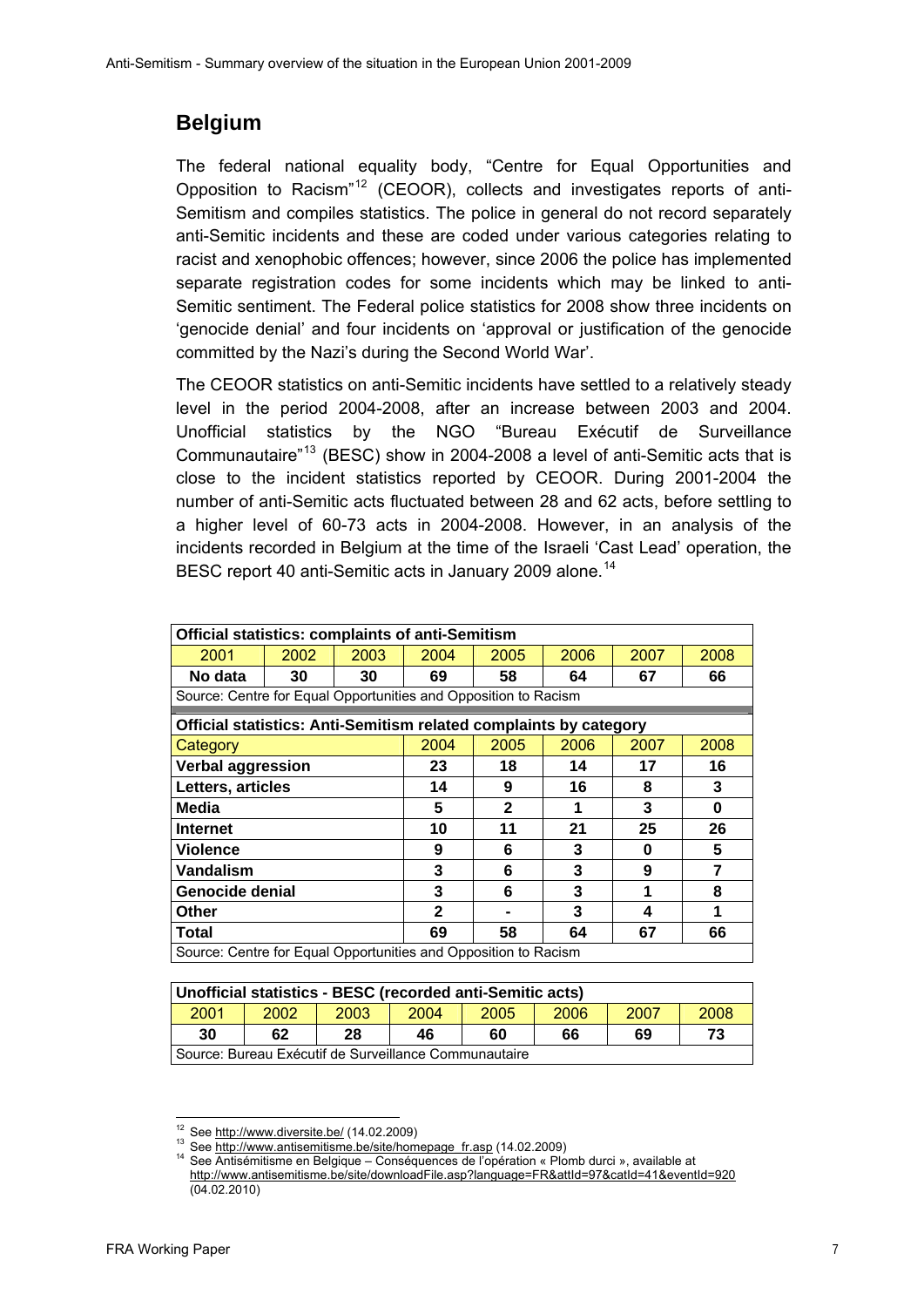In **Belgium**, on 3 January 2009 unknown assailants attempted to burn the house of a Jewish family in Antwerp. This and other incidents in January prompted a joint statement by Jewish and Muslim Community leaders: "The Jews and Muslims of Antwerp do not share the same views on what is happening in the Middle East, but that is no reason to bring the conflict here. We are all Antwerpers: Flemish, Belgian and neighbours".

The international NGO Human Rights First reported<sup>[15](#page-8-0)</sup> the following incidents in early 2009:

5 January, a Molotov cocktail was thrown at the Beth Hillel synagogue in Brussels causing damage to the building;

5 January, rocks were thrown though the windows of a synagogue in Charleroi for the second time in a week.

12 January, a group of seven youths insulted and hit an Orthodox Jewish man and one of his children on a train;

There were also other reports of incidents of vandalism of Jewish-owned shops that have been sprayed with anti-Semitic graffiti.

The NGO ADL also reported<sup>[16](#page-8-1)</sup> on several attacks on Jewish buildings in January 2009 and the following other incidents in Antwerp during 2009:

On 11 June a group of Arab teenagers threw rocks at children of the Belzer Hasidic community.

On 21 April a 78-year-old Orthodox Jewish man was attacked and briefly hospitalized.

On 3 March four Jewish men from the Belzer Hasidic community were attacked with a metal bar and hospitalized.

<span id="page-8-1"></span><span id="page-8-0"></span>l

<sup>&</sup>lt;sup>15</sup> See <u><http://www.humanrightsfirst.org/media/disc/2009/alert/390/></u> (12.02.2009)<br><sup>16</sup> See <u>[http://www.adl.org/Anti\\_semitism/anti-semitism\\_global\\_incidents\\_2009.asp](http://www.adl.org/Anti_semitism/anti-semitism_global_incidents_2009.asp)</u> (12.03.2010)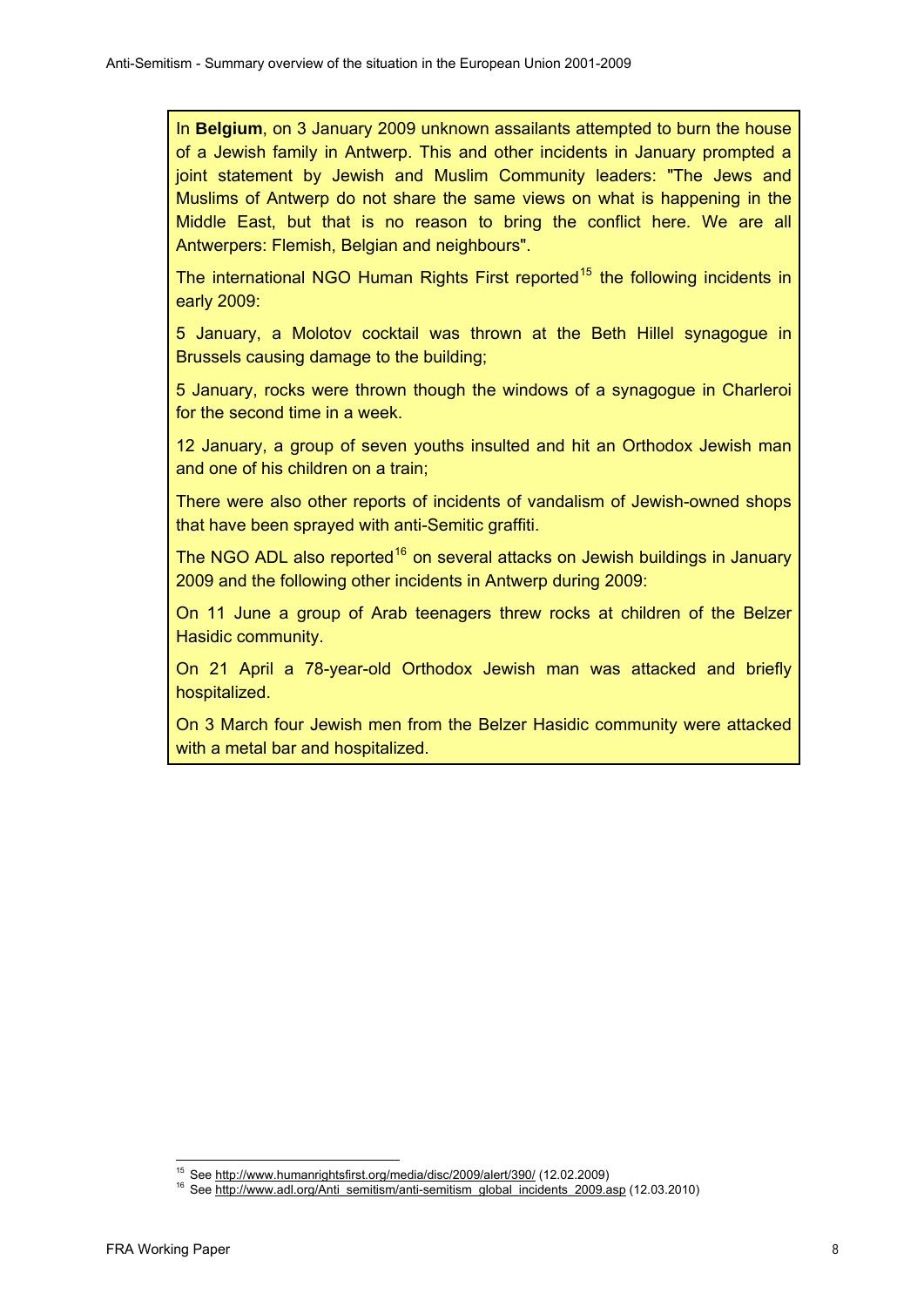# **Czech Republic**

The Czech Ministry of Interior set up in 2005 a system of recording and categorising various incidents against the Jewish community, Jewish individuals, buildings and cemeteries. In 2008 the statistics report 27 incidents, which is the highest number since data collection was started in 2005. The peak follows a two-year period when the number of cases remained under the 2005 level of 23 incidents.

The NGO Fórum proti Antisemitismu [Forum against Anti-Semitism] also reports on anti-Semitic attacks. The organisation operates under the Federation of Jewish Communities and receives from them reports on all anti-Semitic attacks, but also collects other data on its own, particularly on Internet harassment. The number of cases recorded by the Forum against Anti-Semitism in 2008, 44 incidents, is the highest what has been recorded in the four-year period 2005- 2008.

| Official statistics: recorded criminal offences                                                                                     |                                                         |  |  |  |  |  |  |  |  |
|-------------------------------------------------------------------------------------------------------------------------------------|---------------------------------------------------------|--|--|--|--|--|--|--|--|
| 2008<br>2001<br>2007<br>2006<br>2004<br>2005<br>2002<br>2003                                                                        |                                                         |  |  |  |  |  |  |  |  |
| no data                                                                                                                             | no data<br>no data<br>23<br>no data  <br>27<br>18<br>14 |  |  |  |  |  |  |  |  |
| Source: Czech Republic, Ministry of the Interior, Extremism in the Czech Republic in 2006.<br>Strategie boje proti extremismu, 2009 |                                                         |  |  |  |  |  |  |  |  |

<span id="page-9-0"></span>

| Unofficial statistics: reports on anti-Semitic attacks |                                                                           |  |  |  |  |  |  |  |  |
|--------------------------------------------------------|---------------------------------------------------------------------------|--|--|--|--|--|--|--|--|
| 2001                                                   | 2007<br>2008<br>2004<br>2006<br>2005<br>2002<br>2003                      |  |  |  |  |  |  |  |  |
|                                                        | $44^{17}$<br>no data   no data   no data<br>26<br>l no data l<br>19<br>34 |  |  |  |  |  |  |  |  |
|                                                        | Source: Fórum proti Antisemitismu                                         |  |  |  |  |  |  |  |  |

<span id="page-9-1"></span> $17$ 17 Reported by the Fórum proti Antisemitismu to the OSCE, see p. 43-44 in *Hate Crimes in the OSCE Region – Incidents and Responses*. OSCE, 2008, available at [http://www.osce.org/publications/odihr/2009/11/41314\\_1424\\_en.pdf](http://www.osce.org/publications/odihr/2009/11/41314_1424_en.pdf) (09.02.2010)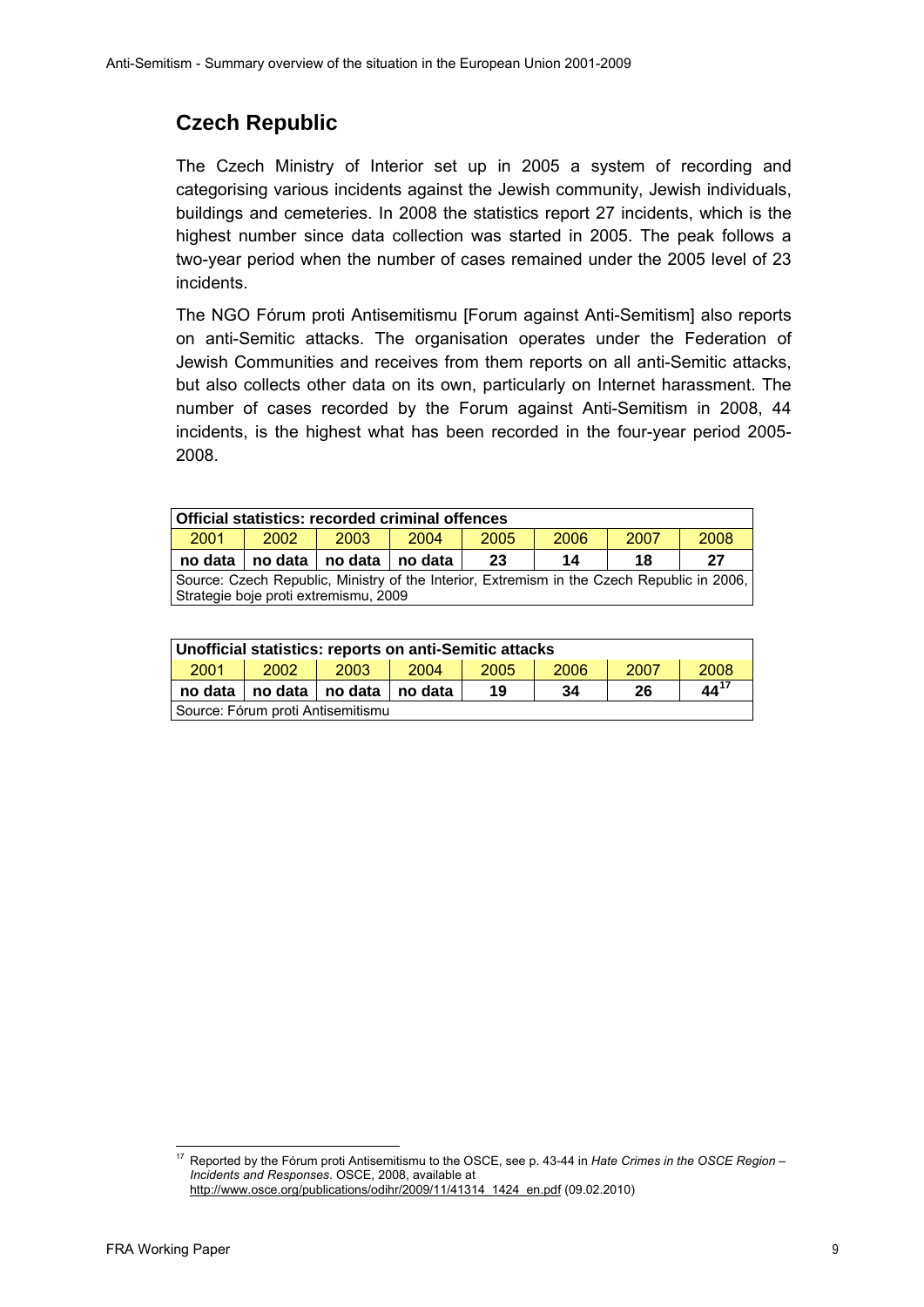## **Denmark**

Racist incidents are officially monitored by the Danish Security Intelligence Service (PET), which does not distinguish between anti-Semitic and other incidents. Unofficially, anti-Semitic incidents are recorded by the Jewish community organisation "Det Mosaiske Trossamfund"[18](#page-10-1) and the NGO "Documentation and Advisory Centre on Racial Discrimination"[19](#page-10-2) (DACoRD). While the number of anti-Semitic incidents registered by DACoRD has remained low in 2003-2007, the organisation indicated that for 2009 they recorded 20 incidents in January alone. Det Mosaiske Trossamfund data show a considerable decline since 2006, when 40 incidents were recorded, to 10 incidents in 2007 and one incident in 2008.

| <b>Unofficial statistics</b>                                                |                                             |      |      |      |      |      |      |  |  |  |
|-----------------------------------------------------------------------------|---------------------------------------------|------|------|------|------|------|------|--|--|--|
| 2001                                                                        | 2002                                        | 2003 | 2004 | 2005 | 2006 | 2007 | 2008 |  |  |  |
| No data                                                                     | No data                                     |      | 6    | 3    |      |      | 3    |  |  |  |
| Source: Documentation and Advisory Centre on Racial Discrimination (DACoRD) |                                             |      |      |      |      |      |      |  |  |  |
|                                                                             |                                             |      |      |      |      |      |      |  |  |  |
|                                                                             | <b>Unofficial statistics: all incidents</b> |      |      |      |      |      |      |  |  |  |
| 2001                                                                        | 2002                                        | 2003 | 2004 | 2005 | 2006 | 2007 | 2008 |  |  |  |
| No data                                                                     | No data                                     | 29   | 37   | 37   | 40   | 10   |      |  |  |  |
| Source: Det Mosaiske Trossamfund                                            |                                             |      |      |      |      |      |      |  |  |  |

<span id="page-10-0"></span>On 5 January [20](#page-10-3)09 a school headmaster in Odense reportedly<sup>20</sup> stated that he would not register Jewish pupils fearing conflicts with the school's Palestinian pupils. A number of school administrators also said that they would recommend that Jewish children do not enrol in schools with a high concentration of pupils with Arab descent.

 $\overline{a}$ 

<span id="page-10-3"></span>

<span id="page-10-2"></span><span id="page-10-1"></span><sup>&</sup>lt;sup>18</sup> See http://www.mosaiske.dk/ (28.01.2010)<br><sup>19</sup> See <u>http://www.drcenter.dk/</u> (28.01.2010)<br><sup>20</sup> See <u>http://www.cphpost.dk/index.php/news/national/88-national/43930-schools-caught-up-in-palestinian-</u> [conflict.html](http://www.cphpost.dk/index.php/news/national/88-national/43930-schools-caught-up-in-palestinian-conflict.html) and [http://www.fyens.dk/article/1155056:Indland-Fyn--Skoleleder-saettes-p--plads-i](http://www.fyens.dk/article/1155056:Indland-Fyn--Skoleleder-saettes-p--plads-i-joedesag?rss%20)[joedesag?rss](http://www.fyens.dk/article/1155056:Indland-Fyn--Skoleleder-saettes-p--plads-i-joedesag?rss%20) (12.02.2009)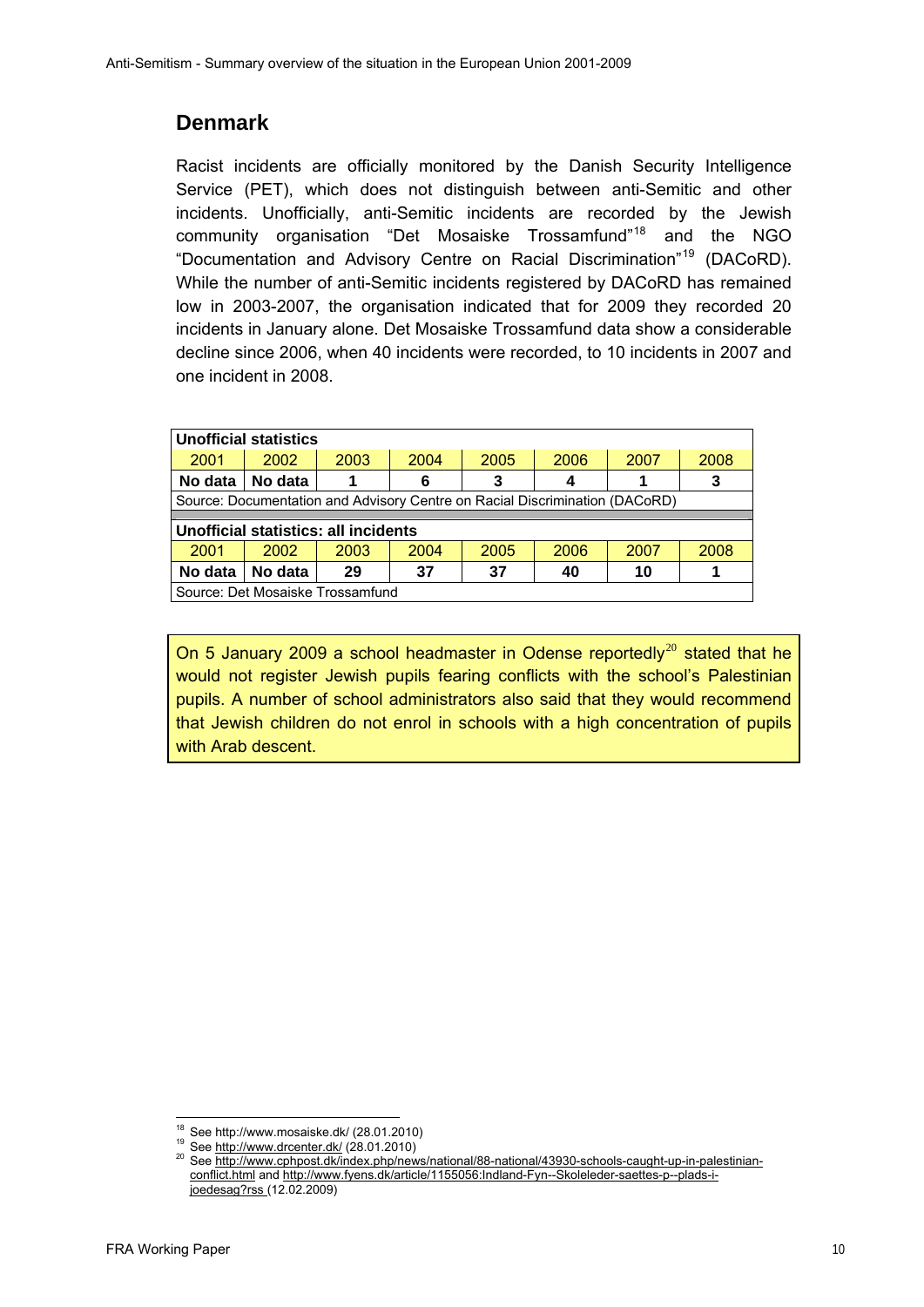### **France**

Data are officially collected and compiled into statistics by the Ministry of Interior. The Representative Council of Jewish Communities of France – Conseil Représentatif des Institutions Juives de France – (CRIF) also records complaints and provides unofficial statistics. Official data shows high levels of anti-Semitic acts of violence and threats in 2002 and 2004 and lower rates for 2001, 2003, and from 2005 to 2008.

Both official and unofficial data display a decreasing trend in the number of anti-Semitic incidents, since the 2002 and 2004 peaks. The number of officially recorded incidents remained stable in 2008 compared to 2007. The number of incidents in 2008 was the lowest recorded between 2002 and 2008.



<span id="page-11-0"></span>

| Unofficial statistics: various incidents and registered complaints |                                               |      |      |      |      |             |      |  |  |  |
|--------------------------------------------------------------------|-----------------------------------------------|------|------|------|------|-------------|------|--|--|--|
| 2001                                                               | 2002                                          | 2003 | 2004 | 2005 | 2006 | $2007^{21}$ | 2008 |  |  |  |
| No data<br>available                                               | 516<br>371<br>473<br>503<br>590<br>474<br>300 |      |      |      |      |             |      |  |  |  |
| Source: CRIF, Service de Protection de la Communauté Juive         |                                               |      |      |      |      |             |      |  |  |  |

The Service for the Protection of the Jewish Community<sup>[22](#page-11-2)</sup> (Service de Protection de la Communauté Juive – SPCJ) recorded in 2008 474 incidents compared to 473 in 2007. However, in 2009 the number of incidents climbed sharply to 832. According to the SPCJ report this increase is for the most part attributable to the

<span id="page-11-1"></span> $\overline{21}$ In a report publish by the SPCJ in 2008 the number of incidents given for 2007 is 261 – however, in the report published in 2009 the figure for 2007 has been revised to be 473. The increase in the number of incidents between the two reports is for the most part due to the considerable increase in recorded threats.

<span id="page-11-2"></span>between the two reports is for the most part due to the considerable increase in recorded threats. 22 Coordinated by the French Central Consistory, the Consistory of Paris, CRIF and the Fonds Social Juif Unifié (FSJU)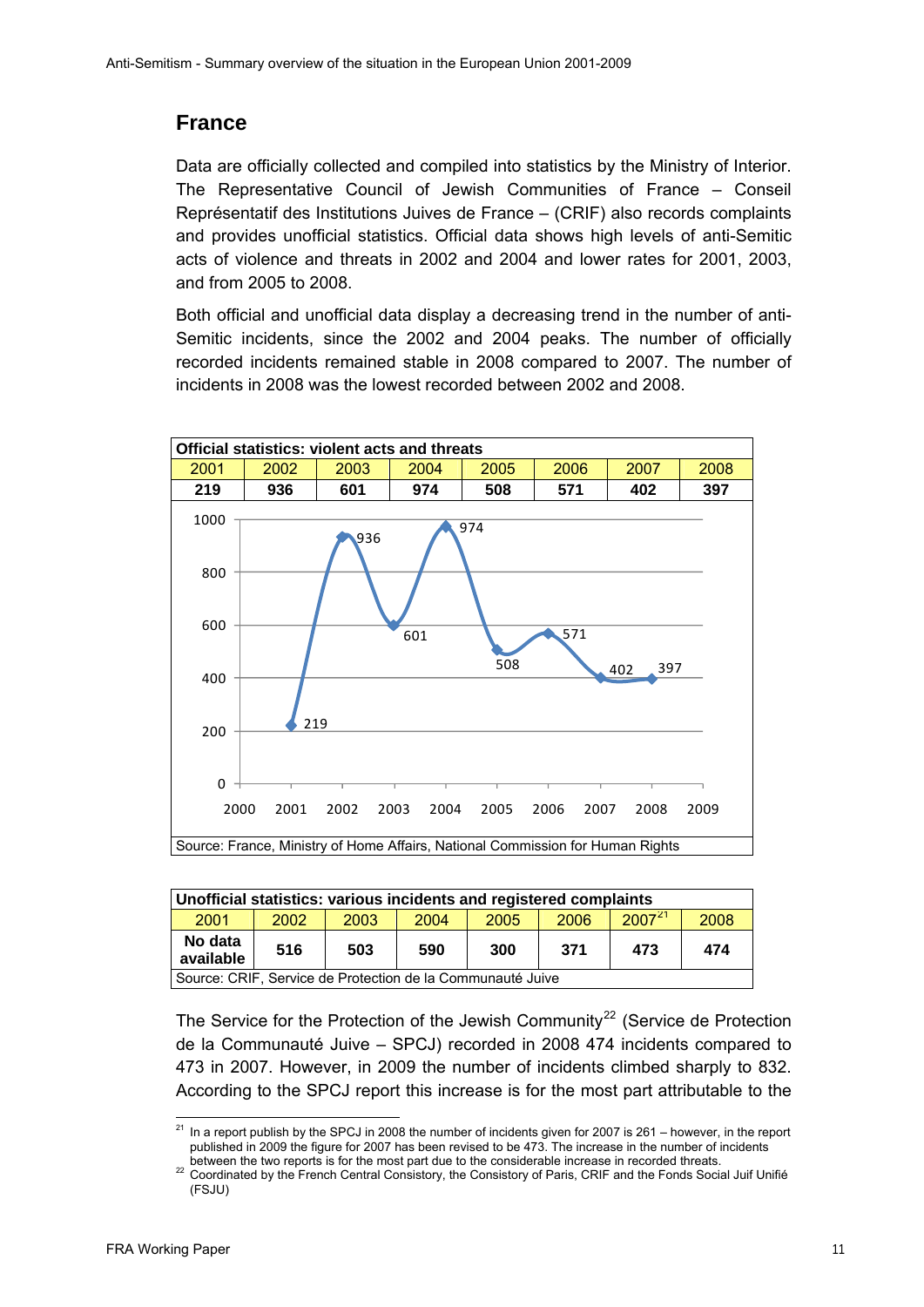incidents recorded in January 2009. However, even by excluding January 2009, comparing the rest of the year to a comparable period in 2008 still shows an increase of 10% in the number of incidents.<sup>[23](#page-12-0)</sup> While the number of anti-Semitic acts increased from 150 to 174 between 2008 and 2009, the number of threats rose from 324 to 658.

|                                                                                         | Official data: Cases <sup>24</sup> registered by the Prosecution Services |                                                                                                                                                                                                                                                                                            |    |    |   |   |                                                                                                                                                                           |     |    |     |     |
|-----------------------------------------------------------------------------------------|---------------------------------------------------------------------------|--------------------------------------------------------------------------------------------------------------------------------------------------------------------------------------------------------------------------------------------------------------------------------------------|----|----|---|---|---------------------------------------------------------------------------------------------------------------------------------------------------------------------------|-----|----|-----|-----|
|                                                                                         | January - September 2008                                                  |                                                                                                                                                                                                                                                                                            |    |    |   |   |                                                                                                                                                                           |     |    |     |     |
| <b>TOTAL</b><br><b>Discrimination</b><br>Verbal abuse<br>Dignity<br>Persons<br>Property |                                                                           |                                                                                                                                                                                                                                                                                            |    |    |   |   |                                                                                                                                                                           |     |    |     |     |
| đ<br>Number<br>cases                                                                    | Perpetrators<br>identified                                                | Perpetrators<br>identified <sup>25</sup><br>Perpetrators<br>Perpetrators<br>Perpetrators<br>Perpetrators<br>৳<br>Number of<br>৳<br>đ<br>Number of<br>identified<br>identified<br>identified<br>dentified<br>Number<br>Number<br>Number<br>n<br>ses<br>cases<br>cases<br>cases<br>case<br>Ë |    |    |   |   |                                                                                                                                                                           |     |    |     |     |
| 2                                                                                       |                                                                           | 26                                                                                                                                                                                                                                                                                         | 18 | 54 | 9 | 8 | 6                                                                                                                                                                         | 121 | 76 | 211 | 110 |
|                                                                                         |                                                                           |                                                                                                                                                                                                                                                                                            |    |    |   |   | Source: Criminal affairs and Pardon Board - Direction des affaires criminelles et des grâces<br>l (DACG) – Ministry of Home Affairs. National Commission for Human Rights |     |    |     |     |

Jewish organisations and the press reported in January 2009 on attacks on kosher shops in Bordeaux, a synagogue in Toulon, and an apartment and rabbi's car in Paris. Other incidents include:

On 5 January a burning car was driven at a synagogue in Toulouse;

On 11 January, a petrol bomb was thrown at a synagogue in the northern Paris suburb of Saint-Denis and set fire to an adjacent Jewish restaurant;

On 7 January, an 15-year-old Jewish girl was insulted, knocked to the ground, kicked and punched by a gang of 10 youths in Villiers-le-Bel, north of Paris; four persons were arrested and charged;

On 16 January a Jewish man was attacked in the Paris suburb Fontenay-sous-Bois and initially beaten by the two assailants in an effort to steal his car, but after noticing a Jewish religious symbol on him they stabbed him four times with a knife.

On 17 January, an 18-year-old girl was verbally abused and physically attacked in Enghien-les-Bains.

On March 9 in Creteil an 18 year old Jewish youth wearing a yarmulke was attacked by three men who were arrested by the police.

l

<span id="page-12-1"></span><span id="page-12-0"></span> $^{23}$  See Rapport sur l'antisémitisme en France 2009, available at

<http://www.spcj.org/rapport2009.pdf>(04.02.2010)<br>Explanation of offences:

<sup>- &</sup>quot;damage to dignity" is desecration of graves and damage to the integrity of a corpse

<sup>- &</sup>quot;damage to persons" is murders, wilful acts of violence and threats directed at individuals

<sup>- &</sup>quot;damage to property" is destruction, deterioration, theft, extortion, and threats directed at property

<sup>- &</sup>quot;discrimination" is discrimination in hiring or dismissing an employee, discrimination in supplying goods or services (Article 225-1 to 225-4 and 432-7 of the Penal Code)

<sup>- &</sup>quot;verbal abuse and defamation": verbal abuse, defamation, incitement to discrimination, hatred and racial violence (Freedom of the Press Act).<br><sup>25</sup> There are no data regarding the ethnic origin of perpetrators.

<span id="page-12-2"></span>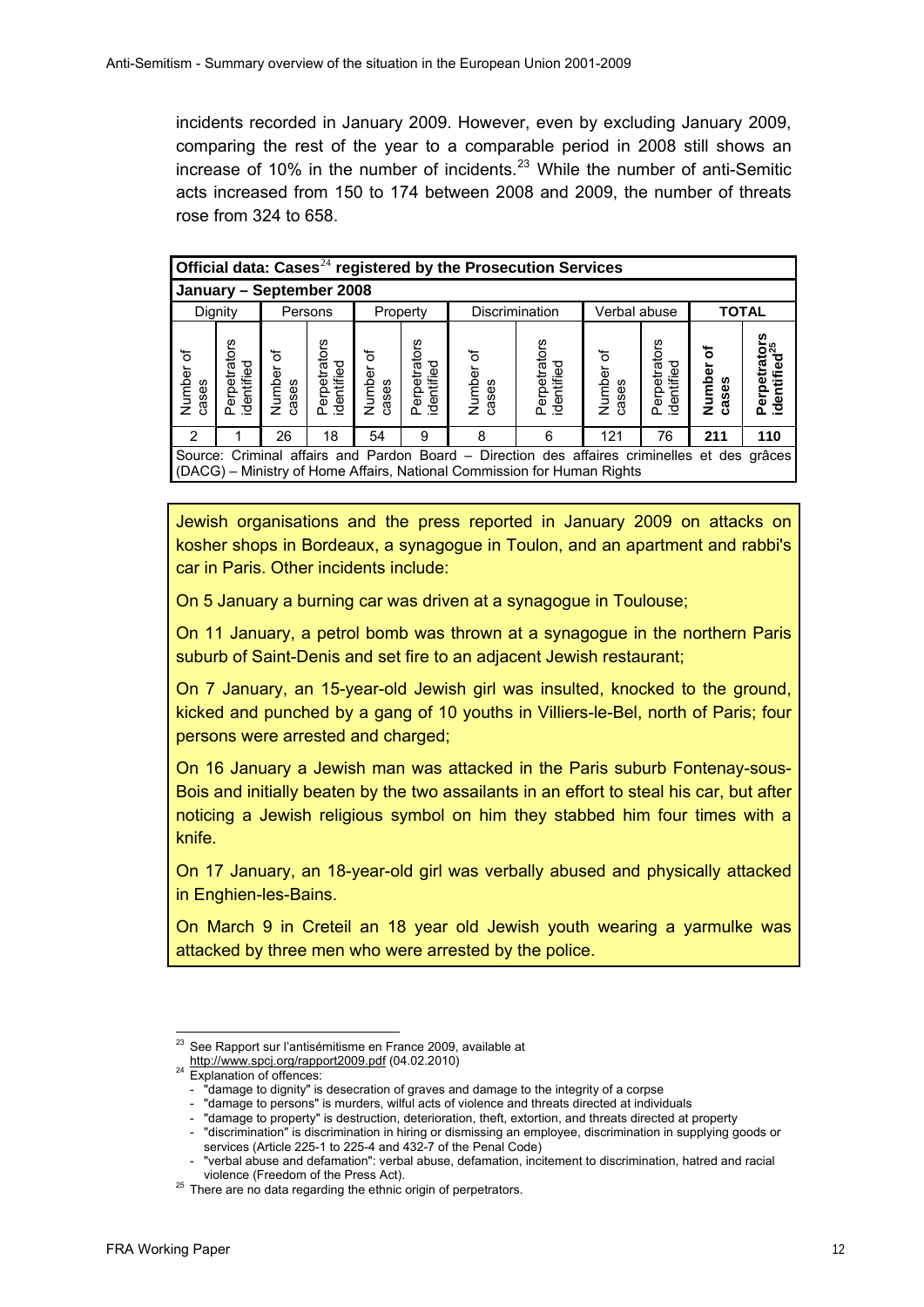#### <span id="page-13-0"></span>**Germany**

Officially the police records only "right-wing politically motivated criminality with an anti-Semitic background". Official statistical data are collected by the Federal Criminal Police Office – Bundeskriminalamt – and published annually by the Federal Office for the Protection of the Constitution – Bundesamt für Verfassungsschutz. Most of the crimes registered are non-violent crimes (e.g. 44 out of a total of 1,496 incidents recorded in 2007 were violent crimes, down from 61 violent incidents in 2007). The trend shows a peak in 2002 and 2005. The drop in 2003 was followed by a steady rise until 2005, followed by a slight drop in 2006, which continued in 2007 and 2008.



In early January 2009, the German Press Agency<sup>[27](#page-13-2)</sup> reported that a 35-year-old man who identified himself as Palestinian attacked a synagogue guard with an iron bar to register a protest against the war in Gaza, according to a police statement.

<span id="page-13-1"></span>l <sup>26</sup> Due [to the introduction of a new system in 2001, figures of p](http://www.dw-world.com/dw/article/0,,3944363,00.html)revious years are not comparable.<br><sup>27</sup> See <u><http://www.dw-world.com/dw/article/0,,3944363,00.html></u> (12.02.2009)

<span id="page-13-2"></span>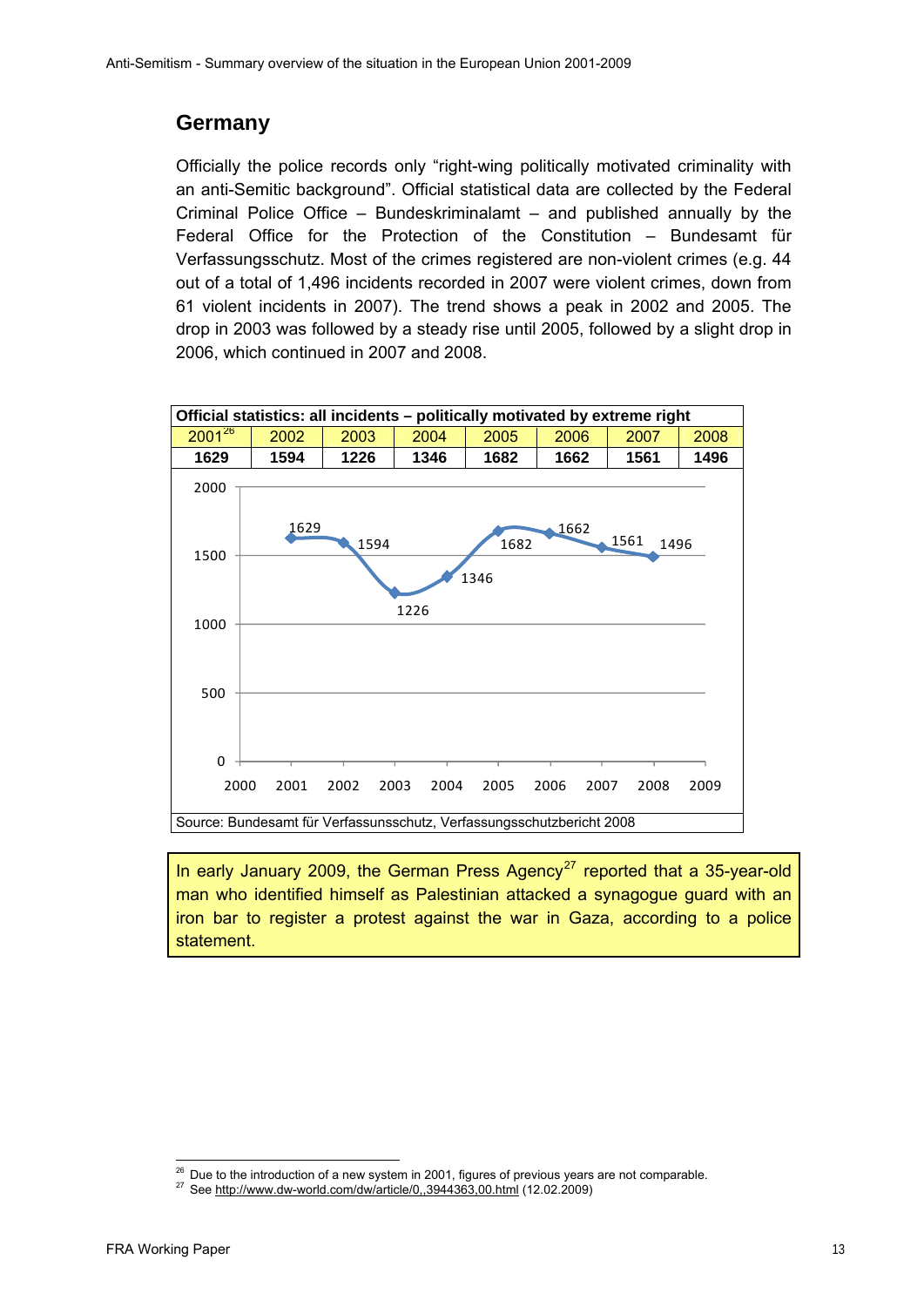### **The Netherlands**

In 2009 the Landelijk Expertise Centrum Discriminatie (LECD) – National Discrimination Expertise Centre – published their first report on discriminatory incidents recorded by the police in the Netherlands. This data has become available following the introduction of a national uniform registration system of discriminatory incidents, as reported to the police. According to the report, in 2008 the Dutch police services recorded 141 cases of discriminatory incidents with anti-Semitic motive, while the Public Prosecution Service identified anti-Semitism in 49 discriminatory incidents. During 2001-2008 the number of anti-Semitic incidents has remained between 41 and 65, with the notable exception of 2006 when 108 such incidents were recorded.

| Official statistics: Discriminatory offences (criminal acts) involving anti-<br>Semitism, registered by the Public Prosecution Service |                                                          |      |                                      |  |  |  |  |  |  |  |
|----------------------------------------------------------------------------------------------------------------------------------------|----------------------------------------------------------|------|--------------------------------------|--|--|--|--|--|--|--|
| 2001                                                                                                                                   | 2002                                                     | 2003 | 2008<br>2007<br>2004<br>2005<br>2006 |  |  |  |  |  |  |  |
| 41                                                                                                                                     | 58<br>50<br>108<br>50<br>49<br>65<br>60                  |      |                                      |  |  |  |  |  |  |  |
|                                                                                                                                        | Source: Landelijk Expertise Centrum Discriminatie (LECD) |      |                                      |  |  |  |  |  |  |  |

| Official statistics: Discriminatory offences (criminal acts) involving anti-<br>Semitism, registered by the Public Prosecution Service |                    |        |      |  |  |  |  |  |
|----------------------------------------------------------------------------------------------------------------------------------------|--------------------|--------|------|--|--|--|--|--|
| <b>Field</b>                                                                                                                           | 2006 <sup>28</sup> | 200733 | 2008 |  |  |  |  |  |
| Street and public places                                                                                                               | 55                 | 24     | 15   |  |  |  |  |  |
| Internet                                                                                                                               | 5                  | 16     | 13   |  |  |  |  |  |
| Sport / educational institutions                                                                                                       | 11                 |        | 6    |  |  |  |  |  |
| Directed to criminal investigation officers                                                                                            | 3                  | 2      | 5    |  |  |  |  |  |
| Housing environment                                                                                                                    | 24                 |        | 4    |  |  |  |  |  |
| Other                                                                                                                                  | 6                  | 6      | 4    |  |  |  |  |  |
| Labour market                                                                                                                          | 4                  |        | 2    |  |  |  |  |  |
| <b>Total</b>                                                                                                                           | 108                | 50     | 49   |  |  |  |  |  |
| Source: Landelijk Expertise Centrum Discriminatie (LECD)                                                                               |                    |        |      |  |  |  |  |  |

<span id="page-14-0"></span>The NGO Information and Documentation Centre Israel – "Centrum Informatie en Documentatie Israël" – (CIDI) data shows that the number of incidents recorded by the centre remained in 2008 at a level comparable to that of 2007, which was preceded by a sharp decline after a peek in the number of anti-Semitic incidents in 2006<sup>[29](#page-14-2)</sup>. In their analysis of the anti-Semitic incidents over the period 2001-2008, the CIDI report argues that the higher level of incidents in 2002-2004 and 2006 coincide with periods of heightened Israeli military activity. In addition to the 2008 incidents the CIDI report examines incidents, which took place during 27

<span id="page-14-2"></span><span id="page-14-1"></span>l  $^{28}$  The categories for incidents in 2006 and 2007 have been regrouped in order to conform with the classification used for  $\frac{2008}{12}$  statistics.

http://www.cidi.nl/dossiers/an/rapporten/Monitor%20Antisemitische%20incidenten%20in%20Nederland%202 008.pdf (28.01.2010)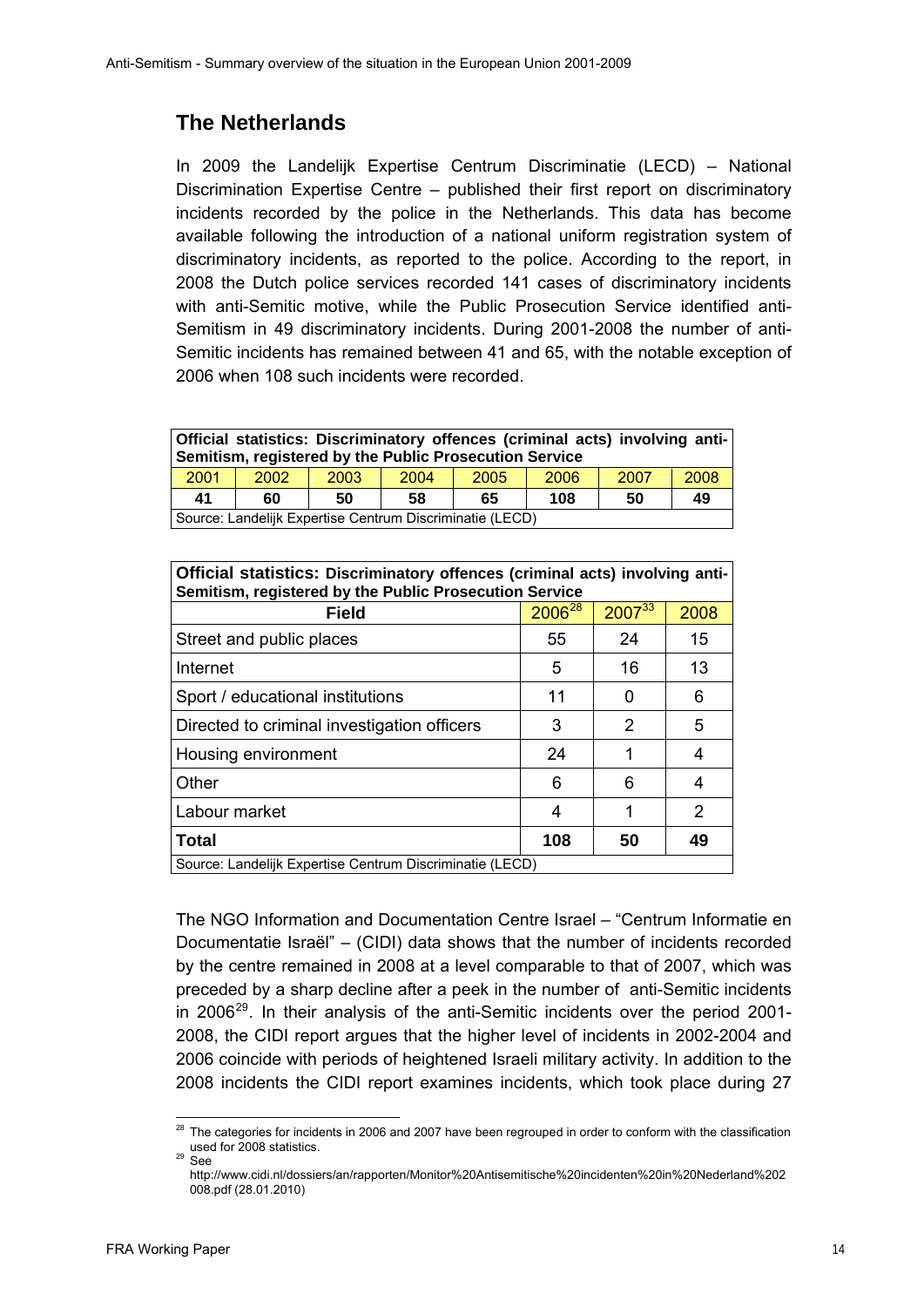December 2008 – 23 January 2009, corresponding to the period of Israeli military activity in the Gaza strip. During this period alone CIDI recorded 98 incidents out of which 10 took place in 2008 and the rest in 2009.

| Unofficial statistics – CIDI (all incidents)                       |                                              |  |  |  |  |  |  |  |  |
|--------------------------------------------------------------------|----------------------------------------------|--|--|--|--|--|--|--|--|
| 2001                                                               | 2002<br>2004<br>2006<br>2005<br>2003<br>2007 |  |  |  |  |  |  |  |  |
| 168<br>334<br>359<br>327<br>159<br>108<br>261<br>104               |                                              |  |  |  |  |  |  |  |  |
| Source: CIDI, Monitor antisemitische incidenten in Nederland: 2008 |                                              |  |  |  |  |  |  |  |  |

The Anne Frank House also studies manifestations of racism and anti-Semitism and reports on relevant trends and developments, through its "Monitor Racism & Extremism" project. The data provided in its report indicate a drop in the number of incidents, since 2005.

| Unofficial statistics - Monitor Racisme & Extremisme (racial violence) |                                                      |    |                         |    |     |    |    |  |  |  |
|------------------------------------------------------------------------|------------------------------------------------------|----|-------------------------|----|-----|----|----|--|--|--|
| 2001                                                                   | 2003<br>2004<br>2002<br>2008<br>2005<br>2007<br>2006 |    |                         |    |     |    |    |  |  |  |
| 18                                                                     | 46                                                   | 39 | <b>Not</b><br>available | 41 | -35 | 21 | 14 |  |  |  |
| Source: Reports from Racism & Extremism Monitor <sup>30</sup>          |                                                      |    |                         |    |     |    |    |  |  |  |

The NGO Dutch Complaints Bureau for Discrimination on the Internet – Meldpunt Discriminatie Internet – (MDI)<sup>[31](#page-15-1)</sup> deals with internet related complaints. Out of a total of 1,501 cases handled by the Bureau in 2008, 344 concerned anti-Semitism.<sup>[32](#page-15-2)</sup> This is a slight decrease from 2007 when 371 cases regarding anti-Semitism were processed.

| Unofficial statistics: Meldepunt Discriminatie Internet        |  |  |  |  |  |  |  |  |  |
|----------------------------------------------------------------|--|--|--|--|--|--|--|--|--|
| 2001<br>2002<br>2008<br>2006<br>2003<br>2007<br>2004<br>2005   |  |  |  |  |  |  |  |  |  |
| 197<br>533<br>531<br>302<br>344<br>371<br>477<br>463           |  |  |  |  |  |  |  |  |  |
| Source: Meldpunt Discriminatie Internet, Jaarverslag 2001-2008 |  |  |  |  |  |  |  |  |  |

Art.1, a national association of local and regional anti-discrimination agencies and the former National Bureau against Discrimination, has published the following statistics on complaints related to anti-Semitic incidents showing a significant increase from 2007 to 2008:

| Unofficial statistics - Art.1 (all incidents)                                                                                                    |                                                      |     |                               |  |  |  |  |  |  |  |
|--------------------------------------------------------------------------------------------------------------------------------------------------|------------------------------------------------------|-----|-------------------------------|--|--|--|--|--|--|--|
| 2001                                                                                                                                             | 2006<br>2007<br>2008<br>2002<br>2004<br>2005<br>2003 |     |                               |  |  |  |  |  |  |  |
| 154                                                                                                                                              | 184                                                  | 139 | 119<br>123<br>132<br>94<br>72 |  |  |  |  |  |  |  |
| Source: Kerncijfers 2008. Landelijk overzicht van discriminatieklachten geregistreerd bij<br>antidiscriminatiebureaus en meldpunten in Nederland |                                                      |     |                               |  |  |  |  |  |  |  |

<span id="page-15-1"></span><span id="page-15-0"></span><sup>&</sup>lt;sup>30</sup> See http://www.annefrank.org/content.asp?pid=28&lid=2 (28.01.2010)

<span id="page-15-2"></span>

<sup>31</sup> More information at [http://www.meldpunt.nl](http://www.meldpunt.nl/) (28.01.2010) 31 More information at http://www.meldpunt.nl (28.01.2010) 3<br>32 Meldpunt Discrimin[atie Internet \(2009\) Jaar](http://www.meldpunt.nl/)verslag 2008, Amsterdam: Stichting Magenta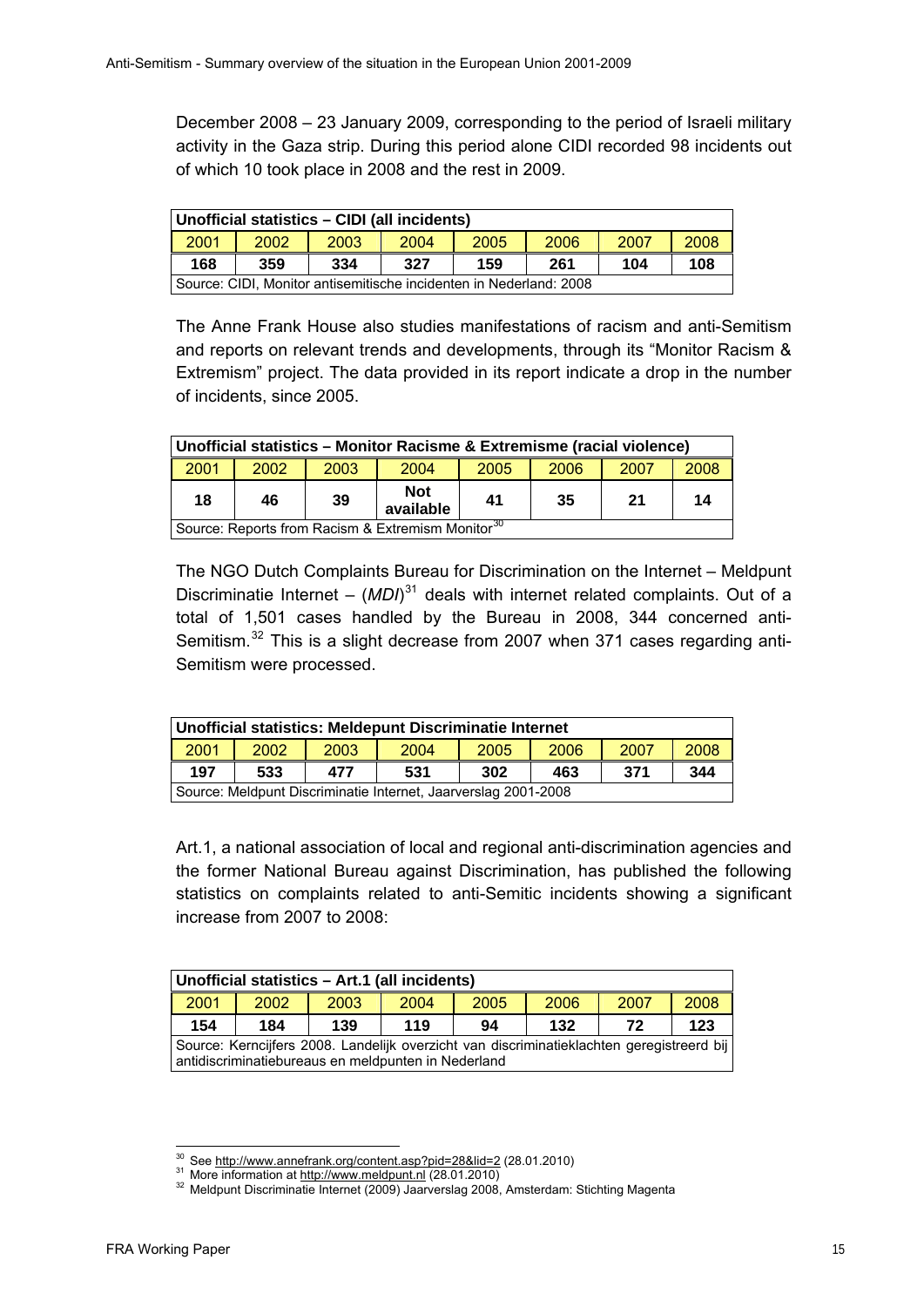In January 2009, after four synagogues were targets of arson or stoning, the Prime Minister<sup>[33](#page-16-0)</sup> released a statement that Dutch Muslim and Jewish groups need to work together to ease tensions citing as an example Muslim action last year to calm tempers after a Member of Parliament released a short film denouncing the Quran.

On 19 January 2009, according to an NGO report by "Centrum Informatie en Documentatie Israël" (CIDI) a house was set on fire in Amsterdam and the word "Jood" (Jew) was inscribed on the window in yellow.

CIDI reports $34$  on six violent incidents against Jewish institutions and buildings, including the shooting. The first was aimed against the liberal synagogue in Haaksbergen, where assailants threw stones at the windows. The second was an attempted arson against a Jewish institution in Arnhem, followed by a Molotov cocktail which assailants hurled at an Amsterdam Jewish-owned building. Later on, another Jewish-owned building was pelted with stones in Oss.

<span id="page-16-1"></span><span id="page-16-0"></span><sup>33</sup> <sup>33</sup> <http://www.iht.com/articles/ap/2009/01/23/europe/EU-Netherlands-Anti-Semitism.php>(13.02.2009)<br><sup>34</sup> [See](http://www.iht.com/articles/ap/2009/01/23/europe/EU-Netherlands-Anti-Semitism.php) [http://www.cidi.nl/index.php?option=com\\_content&task=view&id=228&Itemid=63](http://www.cidi.nl/index.php?option=com_content&task=view&id=228&Itemid=63) (15.02.2009)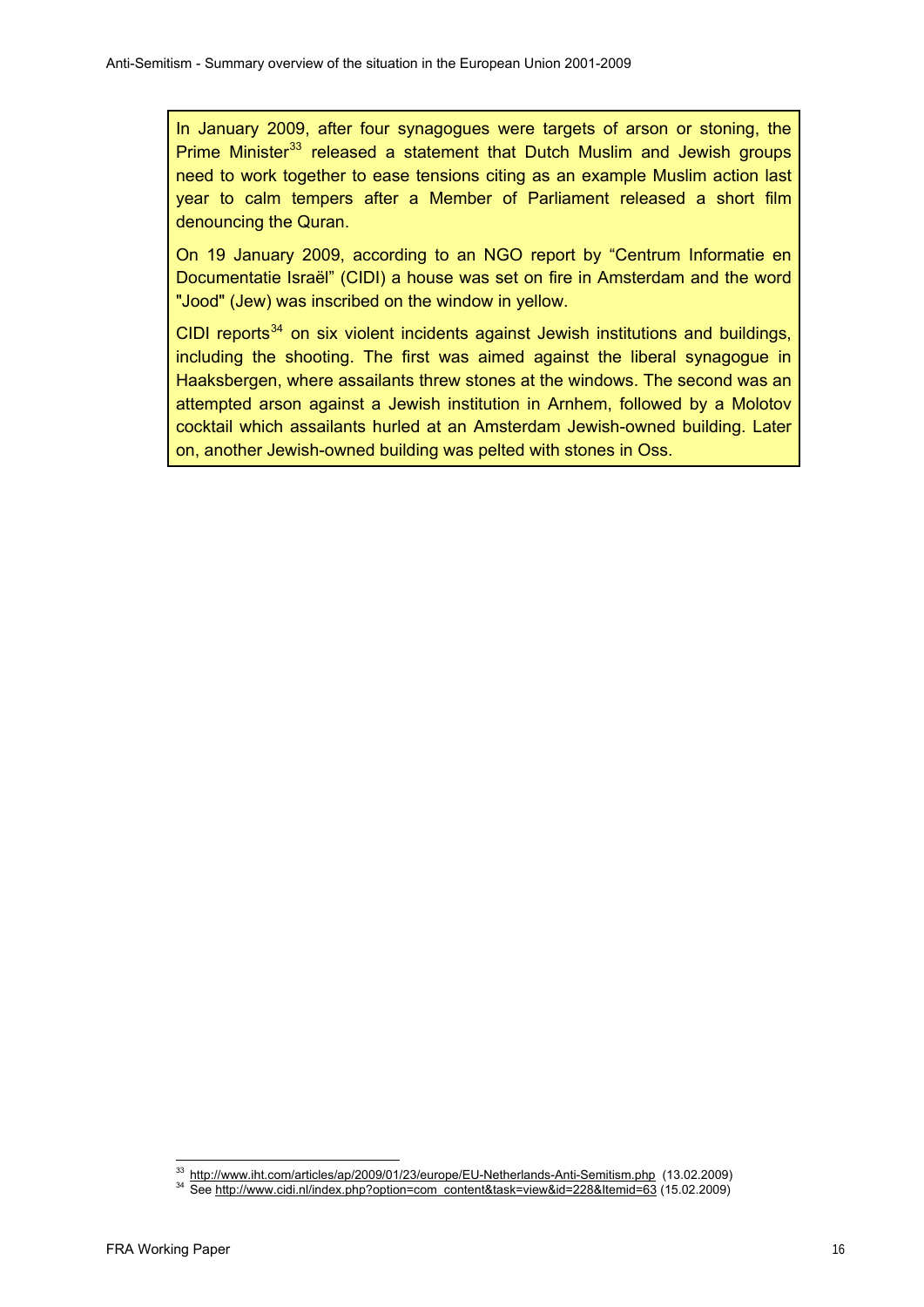#### **Sweden**

Since 2005 data regarding hate crimes are published by the National Council for Crime Prevention *–* Brottsförebyggande rådet (Brå) – a governmental agency charged with producing the official crime statistics, as well as conducting research on crime and crime prevention. Before 2005 data regarding anti-Semitic crimes were collected by the Protection of the Constitution Section (PCS) of the Swedish Security Police (Säpo). Due to the change in the data collection methodology, when the responsibility for producing the hate crime statistics was transferred to Brå, statistical data before and after 2005 is not directly comparable.

In 2008 a total of 4,826 hate crimes against a religious group or with a xenophobic or racist motive were reported to the police<sup>[35](#page-17-1)</sup>; 159 of these involved an anti-Semitic motive, including 80 crimes against the person and 37 cases of agitation against a national or ethnic group<sup>[36](#page-17-2)</sup>. The total number of anti-Semitic incidents in 2008 was the highest recorded in the period 2001-2008.

<span id="page-17-0"></span>

<span id="page-17-1"></span> $35$  There was a sharp rise in the number of hate crimes reported to the police in 2008, from 3,536 cases in 2007 to 4,826 in 2008. However, this is partly due to a new definition of hate crime introduced in 2008. While the change in the definition does have an effect on the overall number of hate crimes, according to Brå, the change does not have an impact on the number of anti-Semitic hate crimes, and therefore the number of anti-Semitic hate crimes can be reliably compared to the previous years.

<span id="page-17-2"></span>Semitic hate crimes can be reliably compared to the previous years. 36 Sweden/Brottsförebyggande rådet (2009), Hatbrott 2008 – Polisanmälningar där det i motivbilden ingår etnisk bakgrund, religiös tro, sexuell läggning eller könsöverskridande identitet eller uttryck.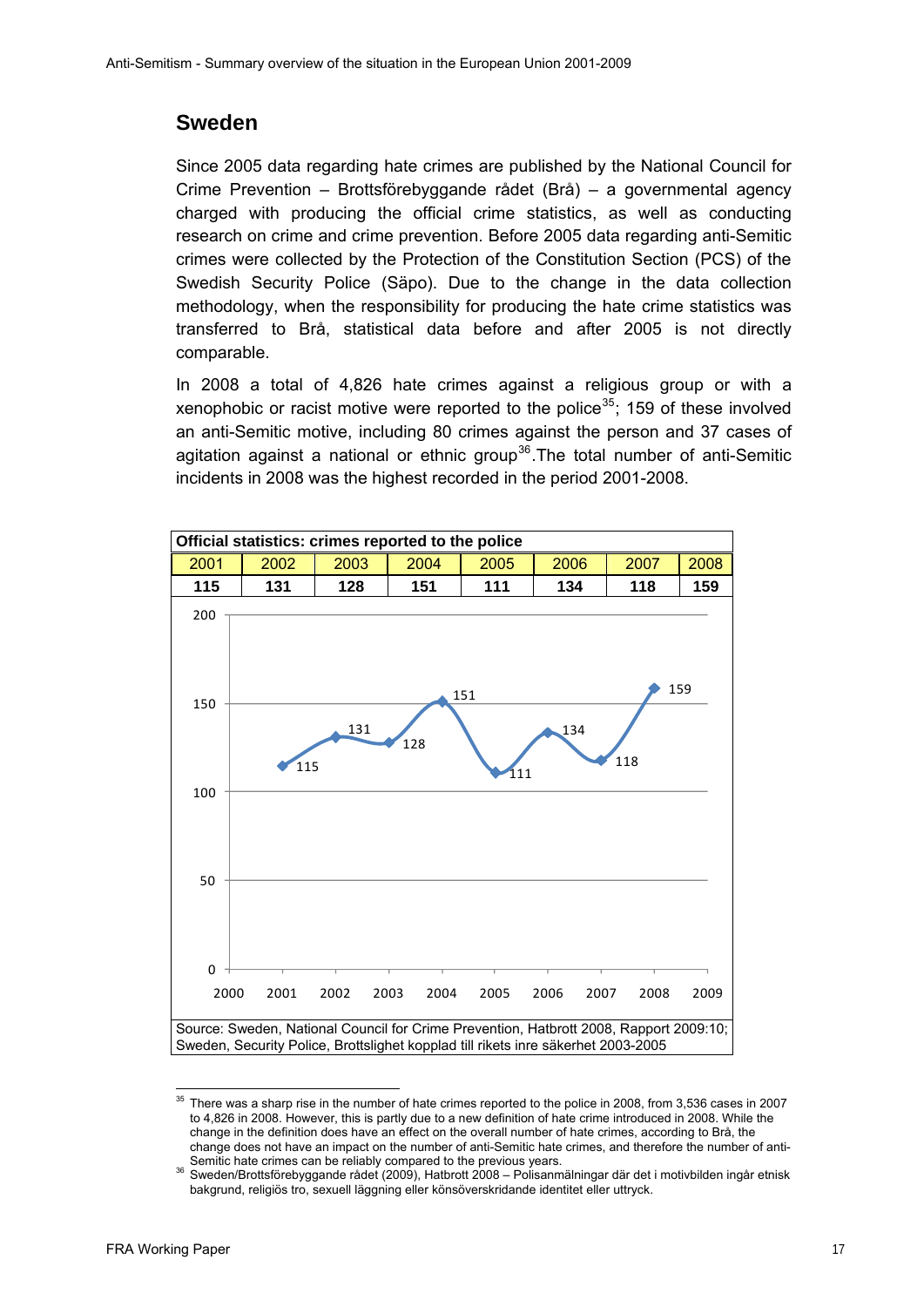Skånska Dagbladet, a newspaper based in Malmö in southern Sweden, published in January 2010 a series of articles on the situation of the local Jewish community who report on their experiences of anti-Semitic threats and attacks. The interview of the mayor of Malmö, which was published in the same newspaper, created concern due to comments which were considered anti-Semitic, and for failing to address the problem of anti-Semitic incidents in the city. $37$  In response to a written question of a member of the Swedish Parliament the Minister of Justice stated that while the issue of security of the Jewish community is taken seriously by the government, the police does not consider that there would have been any recent change in the level of threat against the Jews in Sweden.<sup>[38](#page-18-1)</sup>

According to press reports<sup>[39](#page-18-2)</sup> during the first week of January 2009 the Jewish center in Helsingborg was attacked by arsonists who set alight the wooden staircase twice in three days by flammable liquid spread over the stairs.

According to the Jewish congregation in Stockholm there were other threats against members of Jewish congregations, including cases of graffiti, as well as an arson attack at a Jewish burial chapel in Malmö.

<span id="page-18-0"></span> $\overline{a}$  $\frac{37}{36}$  <http://www.skanskan.se/apps/pbcs.dll/article?AID=/20100201/MALMO/100209982/1057>(04.03.2010) 38 See Answer to a written question 2009/10:443 at

<span id="page-18-1"></span>[http://www.riksdagen.se/webbnav/index.aspx?nid=71&dtyp=frs&rm=2009/10&dok\\_id=GX12443&nr=443](http://www.riksdagen.se/webbnav/index.aspx?nid=71&dtyp=frs&rm=2009/10&dok_id=GX12443&nr=443) (04.[02.2010\)](http://www.thelocal.se/16782/20090107/) 39 See <http://www.thelocal.se/16782/20090107/> (12.02.2009)

<span id="page-18-2"></span>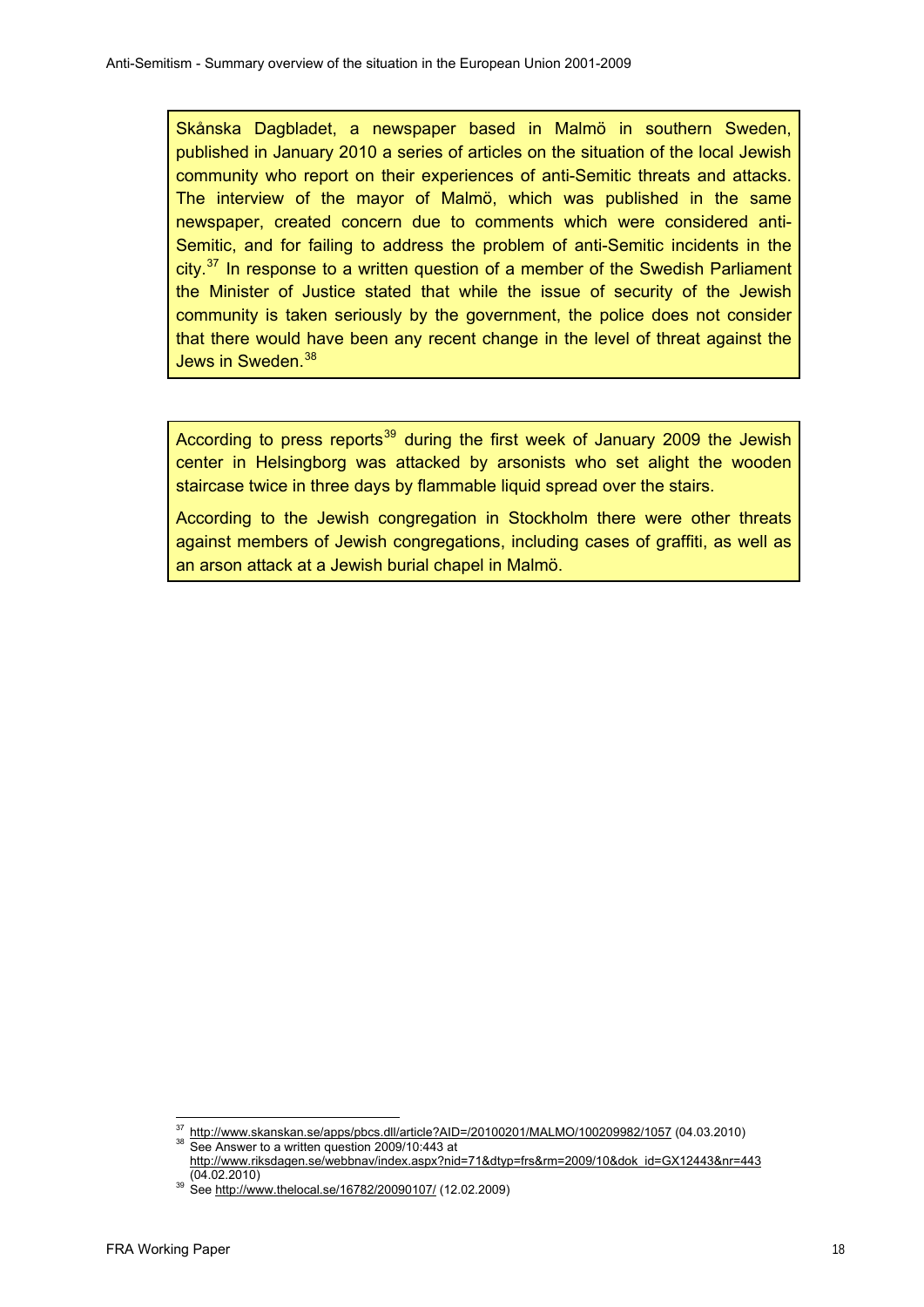# **United Kingdom**

The Community Security Trust (CST), part of the Board of Deputies of British Jews, provides security and defence services and advice to the Jewish community and collects relevant data in collaboration with the police. Regional police forces have also collected data since 2004.

In 2008 the CST recorded 541 incidents, which is lower than the number of incidents recorded in the two previous years, but still higher than the annual number of incidents in years  $2001-2005^{40}$  $2001-2005^{40}$  $2001-2005^{40}$ . In addition to a case of homicide, 87 incidents of assault were recorded in 2008.

<span id="page-19-0"></span>

| Unofficial statistics - CST, Incidents by category |      |      |      |      |      |  |  |  |  |
|----------------------------------------------------|------|------|------|------|------|--|--|--|--|
|                                                    | 2004 | 2005 | 2006 | 2007 | 2008 |  |  |  |  |
| Extreme violence                                   | 4    | 2    | 4    |      |      |  |  |  |  |
| Assault                                            | 79   | 79   | 110  | 116  | 87   |  |  |  |  |
| Damage & Desecration                               | 53   | 48   | 70   | 65   | 76   |  |  |  |  |
| <b>Threats</b>                                     | 93   | 25   | 28   | 24   | 28   |  |  |  |  |
| Abusive behaviour                                  | 272  | 278  | 366  | 336  | 317  |  |  |  |  |
| Literature                                         | 31   | 27   | 20   | 19   | 37   |  |  |  |  |
| Total                                              | 532  | 459  | 598  | 561  | 546  |  |  |  |  |
| Sources: CST, Antisemitic Incidents Report 2008    |      |      |      |      |      |  |  |  |  |

The data released by the CST in February 2010 on anti-Semitic incidents recorded in 2009 show that the total number of incidents has almost doubled from 546 in 2008 to 924 incidents in 2009. Out of the total, 402 incidents were

<span id="page-19-1"></span> $\overline{a}$ <sup>40</sup> See [http://www.thecst.org.uk/docs/Incidents\\_Report\\_08.pdf](http://www.thecst.org.uk/docs/Incidents_Report_08.pdf) (29.01.2010)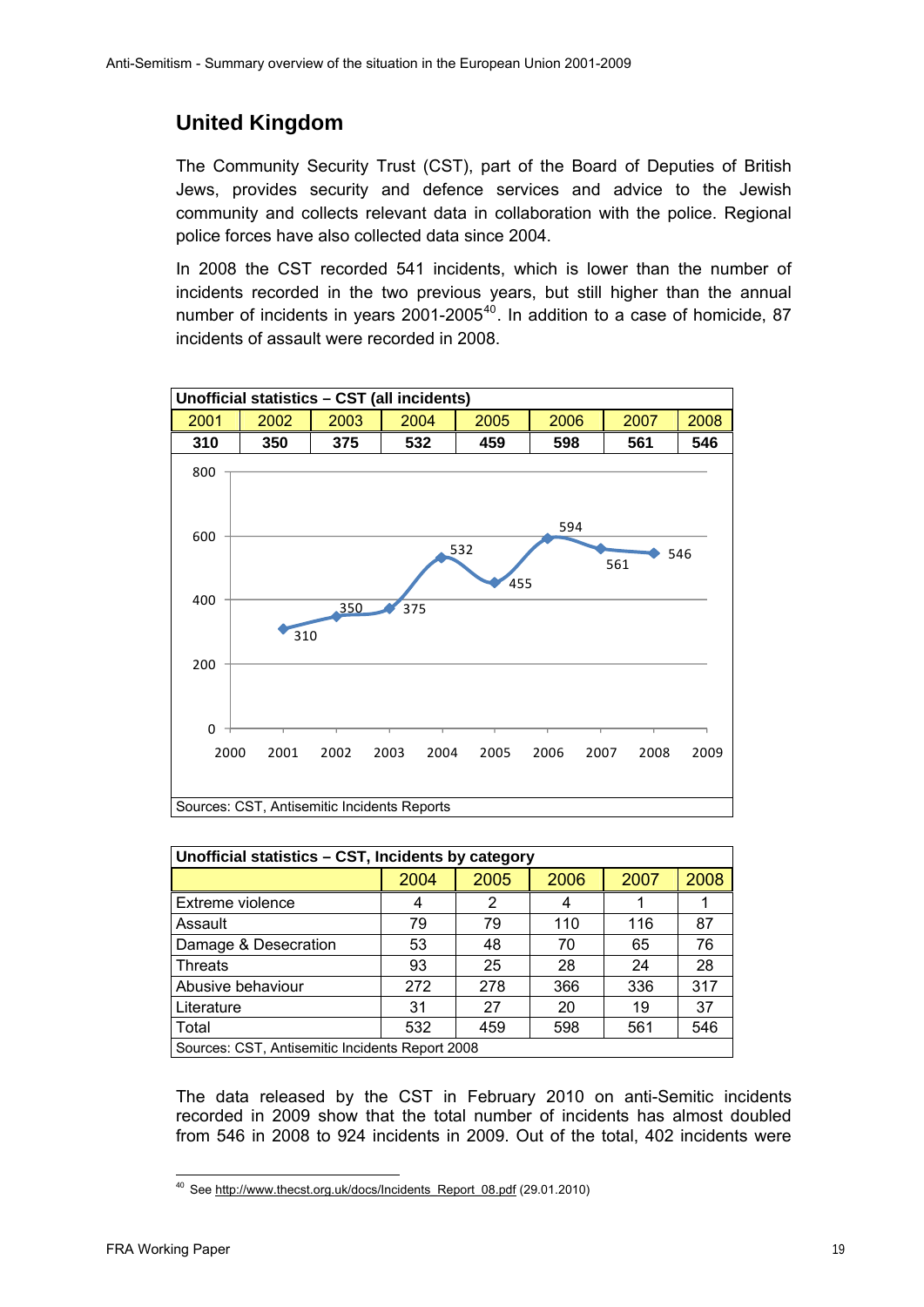recorded in January-February 2009 alone. While 124 violent assaults in 2009 is the highest number of such offences ever recorded in one year by the CST, the proportion of violent assaults out of all incidents declined for the second year in a row. Out of the 124 violent incidents three incidents can be considered extreme violence (threat to life or grievous bodily harm). The largest incident category is abusive behaviour with 605 incidents in 2009.

The Home Office has committed itself to ensure that all police forces will record anti-Semitic crimes by April 1st 2009. Pilot changes were introduced to the Annual Data Requirement (Home Office Data Hub) from April 2008. The Data Hub will improve data analysis allowing the aggregation and disaggregation of data on many levels including whether a recorded crime is perceived to be a faith hate crime.<sup>[41](#page-20-0)</sup>

On 17 January 2009, according to media reports $42$ , a 32-year-old Jewish man was violently attacked while walking home at night in Golders Green, north London by two men who punched and kicked him.

In January 2009 prominent British Muslims denounced anti-Semitic attacks in a letter to mosques in which a broad range of scholars and progressive thinkers appeal to British Muslims to stand by British Jews, rather than allowing extremists to attack them. The letter's signatories say they condemn "attacks on innocent British citizens and the desecration of places of worship... British Jews should not be held responsible for the actions of the Israeli government."<sup>[43](#page-20-2)</sup>

<span id="page-20-0"></span><sup>&</sup>lt;sup>41</sup> See http://www.official-documents.gov.uk/document/cm73/7381/7381.pdf (12.10.2009)

<span id="page-20-2"></span><span id="page-20-1"></span><sup>42</sup> See [http://news.bbc.co.uk/2/hi/uk\\_news/7885233.stm](http://news.bbc.co.uk/2/hi/uk_news/7885233.stm) (15.02.2009) 43 See [http://news.bbc.co.uk/2/hi/uk\\_news/7831897.stm](http://news.bbc.co.uk/2/hi/uk_news/7831897.stm) (15.02.2009)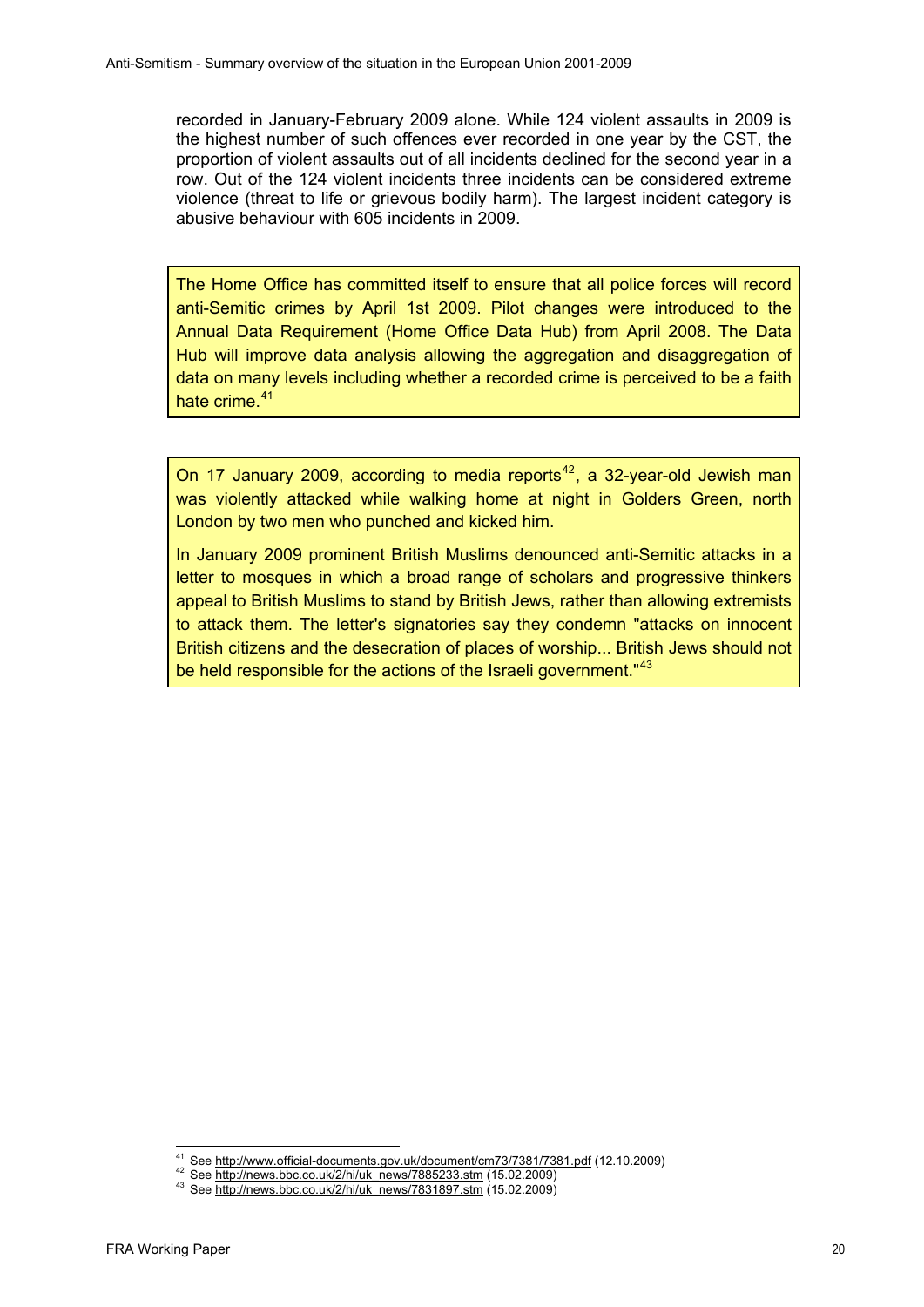# <span id="page-21-0"></span>**Additional selected country information**

#### **Bulgaria**

Incidents against Jewish property (buildings and monuments) that the FRA reported in 2009 resulted in a joint declaration by the *Организация на евреите в България 'Шалом'* [Organisation of the Jews in Bulgaria 'Shalom'] and the *Централния израилтянски духовен съвет* [Central Israelite Spiritual Council], where the organisations express their concerns for the increased number of cases of vandalism against buildings and monuments related to the history and life of Jews in Bulgaria and called upon the Bulgarian people to oppose any act of hatred and xenophobia.<sup>[44](#page-21-1)</sup>

#### **Cyprus**

According to the island's chief rabbi, a car carrying a Hanukkah on its roof had two of its windows broken and on January 25, following reports of a possible attack on the building police surrounded the Chabad House, located in the capital.

#### **Finland**

Since 2003 the Finnish Police College analyses crime reports submitted by the police and reports annually on racist crime. Following a review of the monitoring process new categories were introduced in 2009, including a category for crimes based on the victim's religion. An analysis of 2007 crime reports did not find any incidents that could have been characterised as anti-Semitic. The 2009 report (based on crimes reported in 2008) states that from a total of 53 crimes based on victim's religion most concern Muslims or Christians, and only a few cases involving victims of other religious groups could be found (the report does not individualise anti-Semitic incidents).

On 18 February 2009, the Helsinki Court of Appeal upheld a decision of the Helsinki District Court pertaining to a case of a self-published poetry book, which slandered asylum seekers, migrants, ethnic minority groups and praised the Holocaust. The Helsinki Court of Appeal sentenced the author to pay 30 dayfines and to forfeit all copies of the publication, as was decided by the District Court of Helsinki on 15 January 2008.[45](#page-21-2)

#### **Greece**

The General Prosecutor of the Supreme Court exercised his right to appeal the court decision which led to the acquittal of a defendant accused of publishing anti-Semitic material. This had been the first time the courts effectively implemented the anti-racism law No 927/79 in Greece and it concerned a major case of hate speech and incitement to violence against Jews, which ended with

<span id="page-21-1"></span> $44$ 44 Bulgaria/Национален съвет за сътрудничество по етническите и демографските въпроси (2009) *Разпространена е Декларация на Организацията на евреите в България "Шалом" и на Централния израилтянски духовен съвет срещу вандалските прояви на ксенофобия и антисемитизъм*, available at: <http://www.nccedi.government.bg/page.php?category=73&id=1116> (29.09.2009). 45 He[lsingin hovioikeus/R 08/607 \(18.02.2009\).](http://www.nccedi.government.bg/page.php?category=73&id=1116) 

<span id="page-21-2"></span>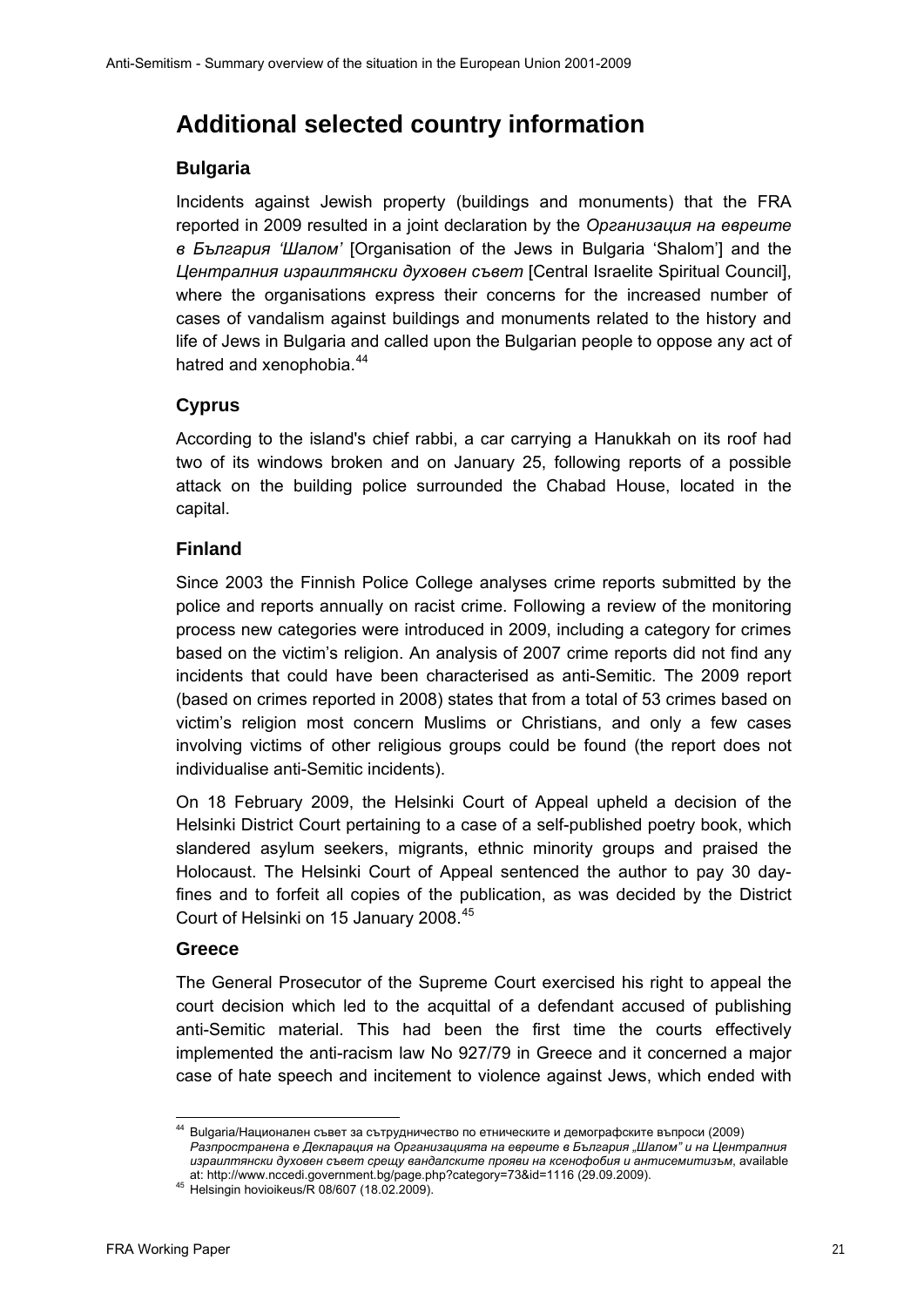an acquittal of the author of a racist book and a far-right wing political figure. The acquittal was heavily criticised by national and international organisations, as well as by the Greek Foreign Minister. UN CERD requested information on the court case in relation to its August meeting discussing Greece's progress on the International Covenant for the Combating all forms of Racial Discrimination.

#### **Ireland**

The Central Statistics Office Ireland publishes statistics on crime based on the information provided by the police (An Garda Síochána). In year 2009, the police recorded 5 incidents with an anti-Semitic motive, compared to 7 incidents in 2008, 2 incidents in 2007 and 1 incident in 2006 (all provisional information).

#### **Italy**

According to information reported by the Italian authorities to the OSCE, the Interior Ministry in Italy recorded 23 anti-Semitic offences in 2008. These incidents included 4 cases of threats and insults and 8 instances of anti-Semitic graffiti.[46](#page-22-0)

#### **Spain**

According to the Anti-Defamation League<sup>[47](#page-22-1)</sup>, on January 2009 a man with a baseball bat repeatedly struck the nameplate of a synagogue in Barcelona. When an employee of the synagogue approached the man, he was hit in one arm and head. Passers-by alerted the police and the attacker was arrested. The synagogue employee required hospitalization for a fractured arm and head contusions. In the same month and city, the windows of the Chabad house were broken and 'assassins' was spray-painted on the building.

l 46 See *Hate Crimes in the OSCE Region – Incidents and Responses*. OSCE, 2008, available at

<span id="page-22-1"></span><span id="page-22-0"></span>

[http://www.osce.org/publications/odihr/2009/11/41314\\_1424\\_en.pdf](http://www.osce.org/publications/odihr/2009/11/41314_1424_en.pdf) (09.02.2010)<br><sup>47</sup> [See](http://www.osce.org/publications/odihr/2009/11/41314_1424_en.pdf) [http://www.adl.org/Anti\\_semitism/anti-semitism\\_global\\_incidents\\_2009.asp#Spain](http://www.adl.org/Anti_semitism/anti-semitism_global_incidents_2009.asp#Spain) (02.09.2009).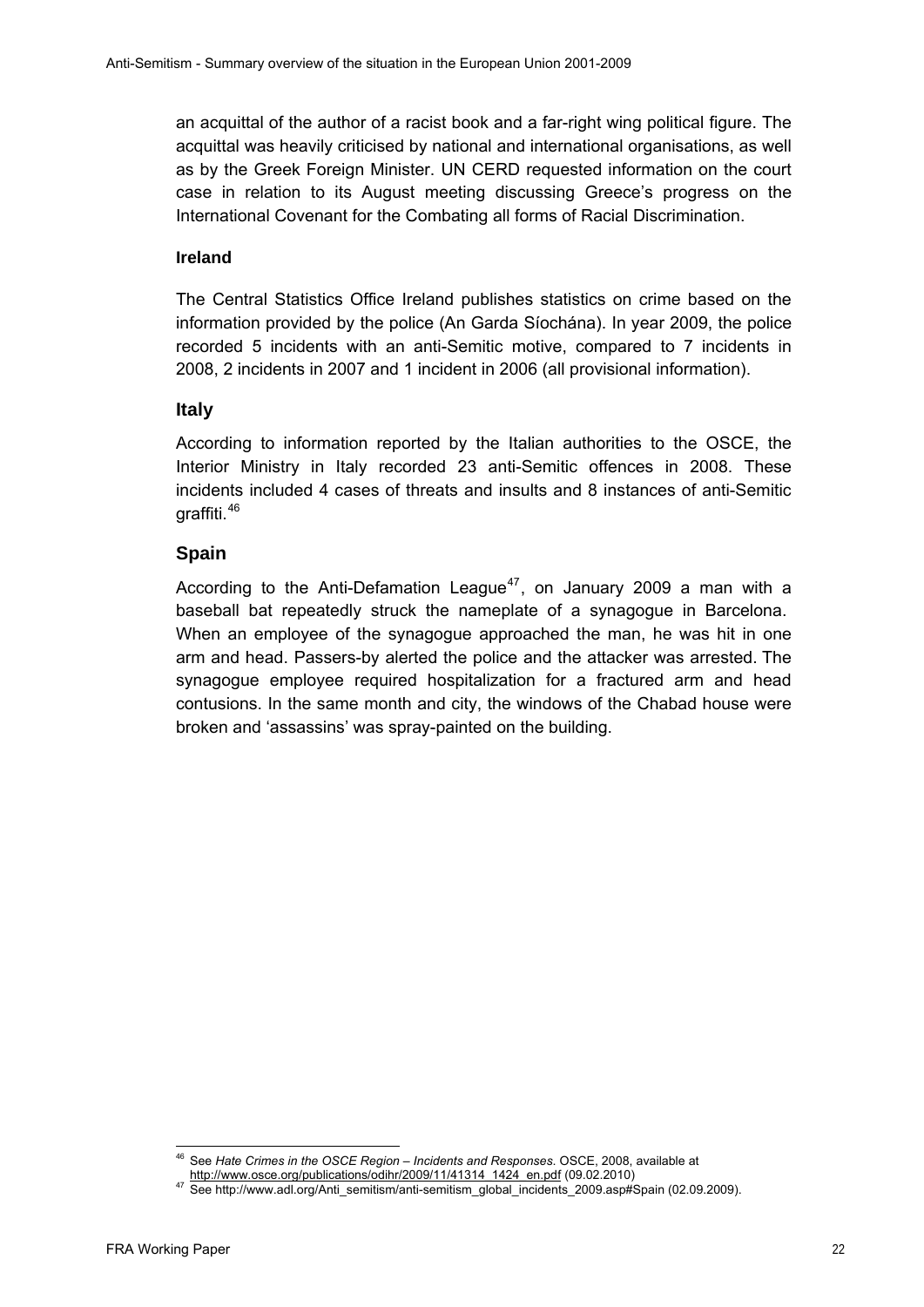# <span id="page-23-0"></span>**Anti-Semitic attitudes**

In August-September 2009 the Pew Global Attitudes Project conducted surveys in 14 countries, including 11 EU Member States, with a sample of approximately 1,000 respondents per country. Out of the EU Member States, in the UK, France, Germany and Spain the interviews were carried out over telephone, while in Bulgaria, Czech Republic, Hungary, Italy, Lithuania, Poland and Slovakia respondents were interviewed face-to-face. $48$  The survey was designed to provide an update on a similar study conducted in 1991, when the focus was on Central and East Europe.

Among other topics, the survey asked the respondents to give their opinion on selected minority groups, including the Jewish.<sup>[49](#page-23-2)</sup> The results from ten Member States (results on Spain regarding this item are not available, and in the case of Italy and the UK there is no comparable data for 1991) suggest a large increase in anti-Semitic attitudes in Lithuania and Hungary, and a smaller increase in Bulgaria, between 1991 and 2009. The level of anti-Semitic sentiment remains relatively high in Italy and, despite some decrease, also in Poland and Slovakia. While the results for the Czech Republic show a relatively stable level, the measurements for France and Germany show a decrease in unfavourable opinions of Jews.



#### **Percentage of respondents with very unfavourable or mostly unfavourable opinion of Jews in their country**

<span id="page-23-1"></span> $\overline{a}$ 48 For details on the survey methodology used please see pp. 85-92 in *Two Decades After the Wall's Fall*, The

<span id="page-23-2"></span>Perm Cloud Attitudes Project (2009) – http://pewglobal.org/reports/pures/particles/pdf/267.pdf<br>49 Q22 – I'd like you to rate some different groups of people in (survey country) according to how you feel about them. Please tell me whether your opinion is very favorable, mostly favorable, mostly unfavorable or very unfavorable: Jews.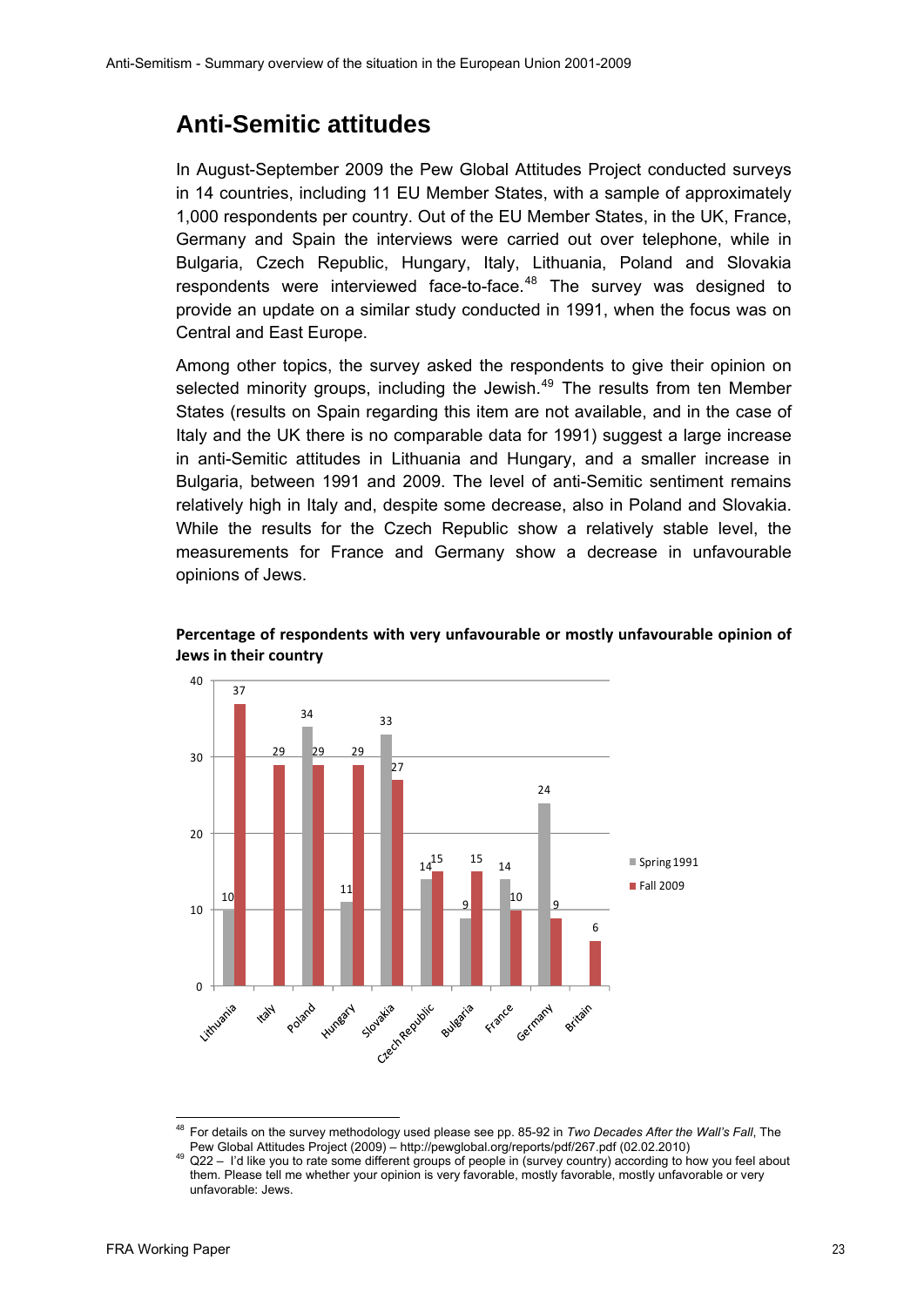In November 2009 findings of the 'European Conditions – study on group focused enmity in Europe' survey were presented in Berlin. The research, coordinated by researchers of the University of Bielefeld, Germany, covered eight EU Member States: UK, France, Germany, the Netherlands, Italy, Portugal, Poland and Hungary. One of the study components involved a telephone survey with a representative sample of 1,000 respondents in each country measuring respondents' attitudes towards various minority groups.

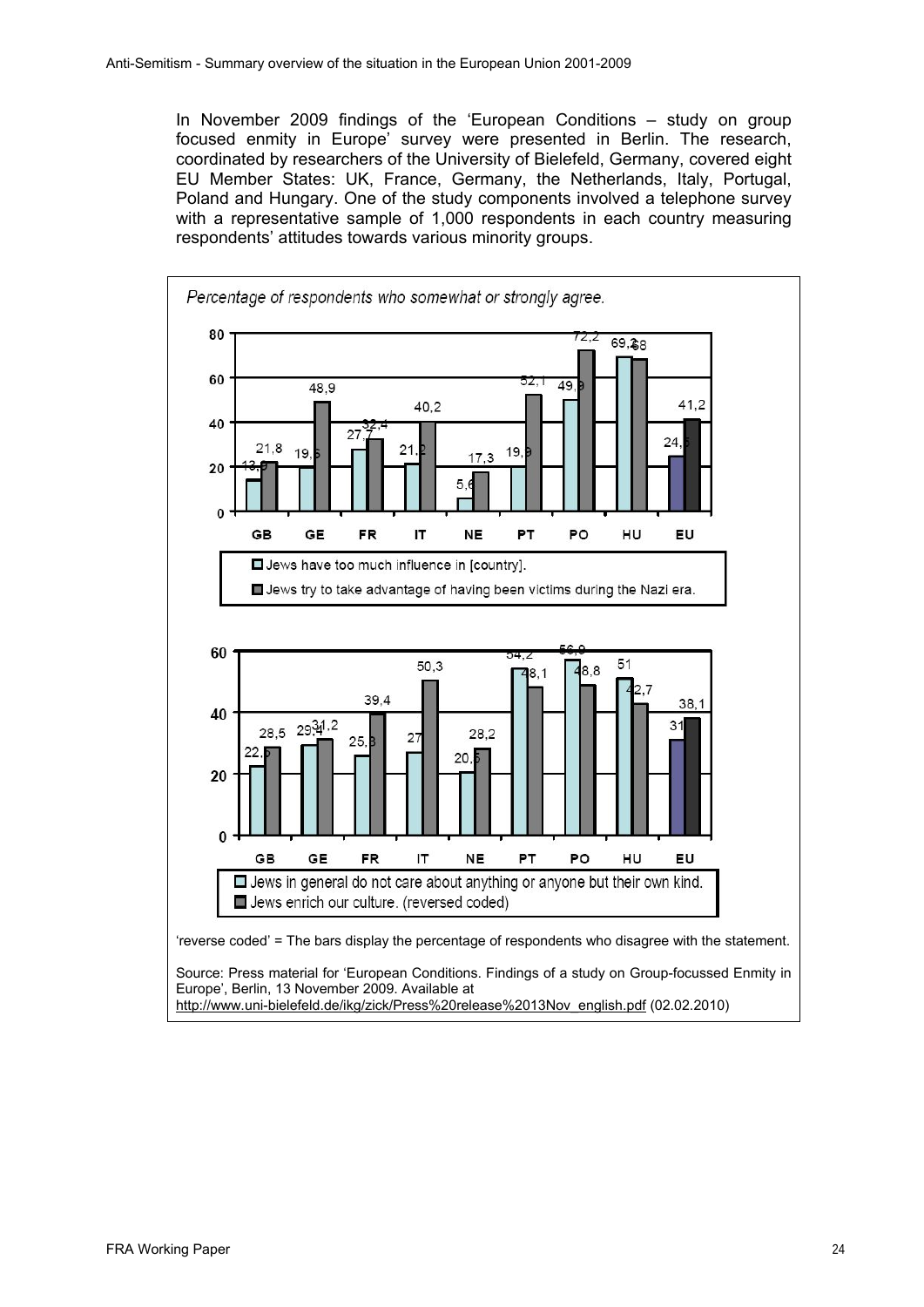# <span id="page-25-0"></span>**Concluding remarks**

The available data indicate an increase in anti-Semitic activity between 2001 and 2002, between 2003 and 2004 and again in 2006, but a decrease in 2007 and 2008. Sufficient and comparable data are not available to calculate an overall trend in anti-Semitic activity in the European Union for the period 2001-2008.

France, Germany and Sweden collect sufficient official criminal justice data allowing for a trend analysis of recorded anti-Semitic crimes. Based on the available data, despite the recent reduction in the number of anti-Semitic incidents in France, the annual level of incidents remains above that of 2001 and an overall increasing trend can be observed. The number of official recorded incidents in Sweden increased between 2007 and 2008, but over the eight-year period 2001-2008 the level of incidents has remained relatively stable. The number of incidents in Germany had a low point in 2003 and increased in 2004 and 2005, but since 2005 the number of recorded incidents has followed a downward trend.

| <b>Official</b><br>data     | 2001  | 2002  | 2003  | 2004  | 2005  | 2006  | 2007  | 2008  | <b>Change</b><br>2007-08 | Mean change <sup>51</sup> |
|-----------------------------|-------|-------|-------|-------|-------|-------|-------|-------|--------------------------|---------------------------|
| <b>France</b>               | 219   | 936   | 601   | 974   | 508   | 571   | 402   | 397   | $-1%$                    | $+41%$<br>2001-08         |
| <b>Germa</b><br>ny          | 1,629 | 1,594 | 1,226 | 1,346 | 1,682 | 1,662 | 1,561 | 1,496 | $-4%$                    | $-0.3%$<br>2001-08        |
| <b>Swede</b><br>$\mathbf n$ | 115   | 131   | 128   | 151   | 111   | 134   | 118   | 159   | $+35%$                   | $+7%$<br>2001-08          |

**Trends in official recorded anti-Semitic crime by Member State**[50](#page-25-1)

As reported in the Agency's 2007 Racism Report, it appears that dramatic increases in recorded anti-Semitic crime in France, for example in 2002 and 2004, directly reflect periods of heightened conflict in the Middle East between Israel and Palestine, which then manifests itself as anti-Semitism in France. In addition, it is important to note that partly the sharp rise in 2004 could be attributed to improvements in data collection, an increased sensitivity of the police to record anti-Semitic activities more efficiently. Similarly the sharp drop in 2005 could have been affected by measures of increased vigilance and a greater awareness of penal sanctions. The available data for 2009 from various organisations and Member States suggest that there will be an increase in recorded cases in 2009.

<span id="page-25-1"></span>l Note: No direct comparisons of absolute figures between Member States are possible; the table should be read with respect to the trend shown only within each Member State.

<span id="page-25-2"></span><sup>&</sup>lt;sup>51</sup> This percentage mean change is calculated on the basis of an average of the year-by-year percentage changes for the period in question for each country.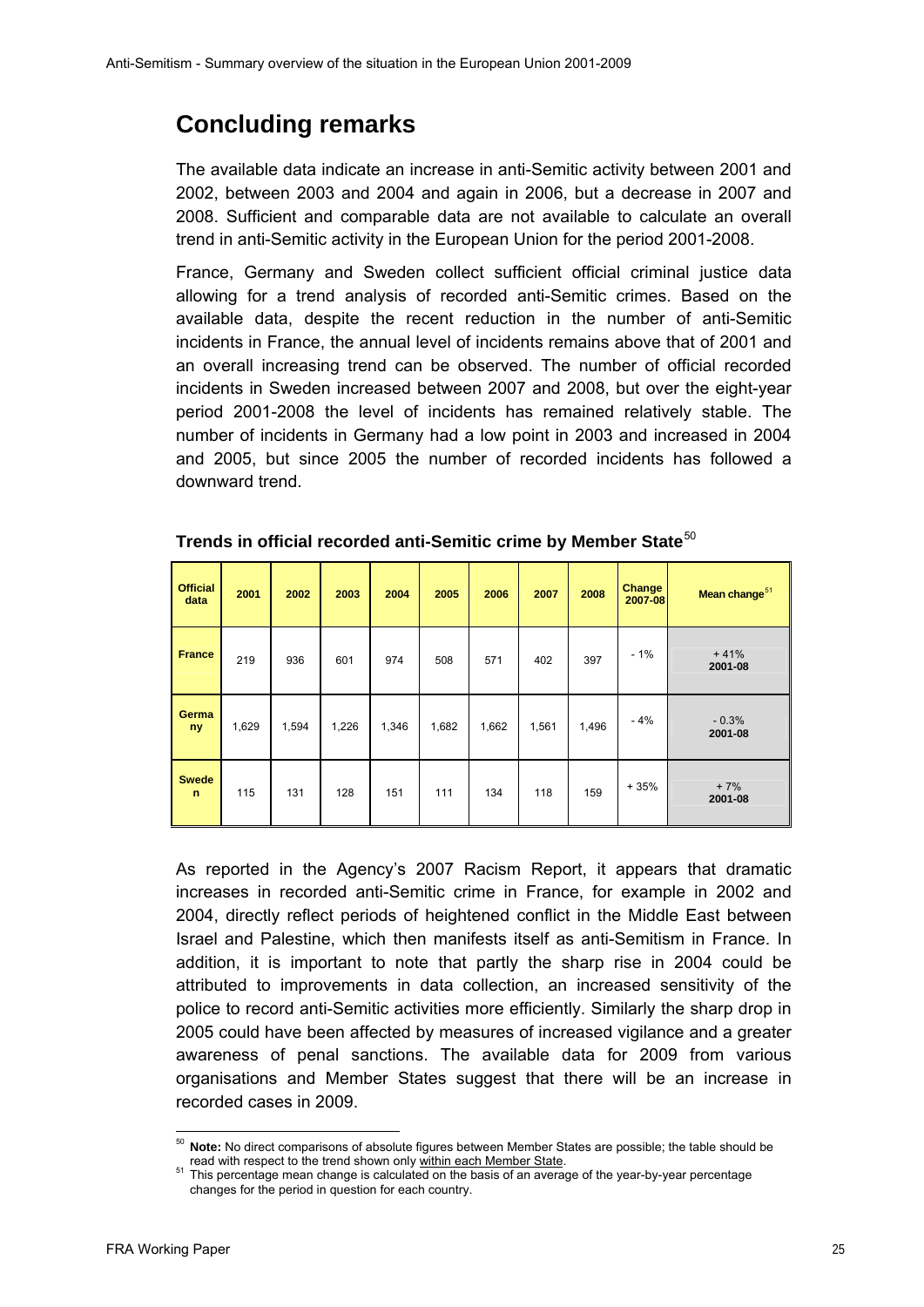There is a certain contradiction inherent in data collection: Where there exists a huge variation in the degree to which EU Member States collect data and the ways that they do it, there is always the danger that those with the best data collection systems become portrayed as those with the greatest problems.

For example, France is the only EU country with a comprehensive data collection system of anti-Semitic incidents in school, including a new software tool for recording incidents of violence. Yet this appears to have generated the possibility that schools which have collected data most efficiently can be labelled as the 'most violent' schools. This brings the danger of the superficial judgement that those countries with the best systems have the worst problem. Instead, whilst high figures in a Member State do indicate that a serious problem exists, they also indicate that this Member State is taking the problem seriously.

As regards general causes for increases and decreases in anti-Semitic activity, the Agency's Annual Reports have noted that for some countries statistical trends allow us to discern an impact of Middle East political developments on anti-Semitic activity (for example, the impact of the Lebanon war in France and the UK in 2006). However, due to the overall paucity of data, only speculative conclusions can be drawn for the EU, as a whole, as to how different political developments in the Middle East could influence attitudes and behaviour of Europeans, in particular Arab and Muslim European communities, as well as the rhetoric and activities of the extreme and far-right and to some extent the extreme left.

A clear distinction must also be made between anti-Semitism in political and media discourses and incidents on the ground directed against Jews. There is no systematic research so far showing the relationship between these two strands. Therefore, the motivation of perpetrators and the relationship between their acts and anti-Semitic attitudes and ideology remains under-researched and unclear. Further national and transnational comparative research is necessary in order to establish causal links between the formation of anti-Semitic attitudes and related anti-Semitic behavioural patterns by specific population groups.

Anti-Semitic activity after 2000 is increasingly attributed to a "new anti-Semitism", characterised primarily by the vilification of Israel as the "Jewish collective" and perpetrated primarily by members of Europe's Muslim population, but sometimes also by members of the extreme left. The available research dealing with the perception of Jews within the EU indicates that there is little evidence showing changes in the traditional anti-Semitic stereotypes. However, manifestations of anti-Semitism in politics, media, and everyday life, have indeed changed in recent years, especially since the start of the "al-Aqsa Intifada" in 2000.

#### Perpetrators of anti-Semitic acts

There is a wide variety in the reliability and detail of information on perpetrators of anti-Semitic acts, and therefore in the generalisations that can safely be made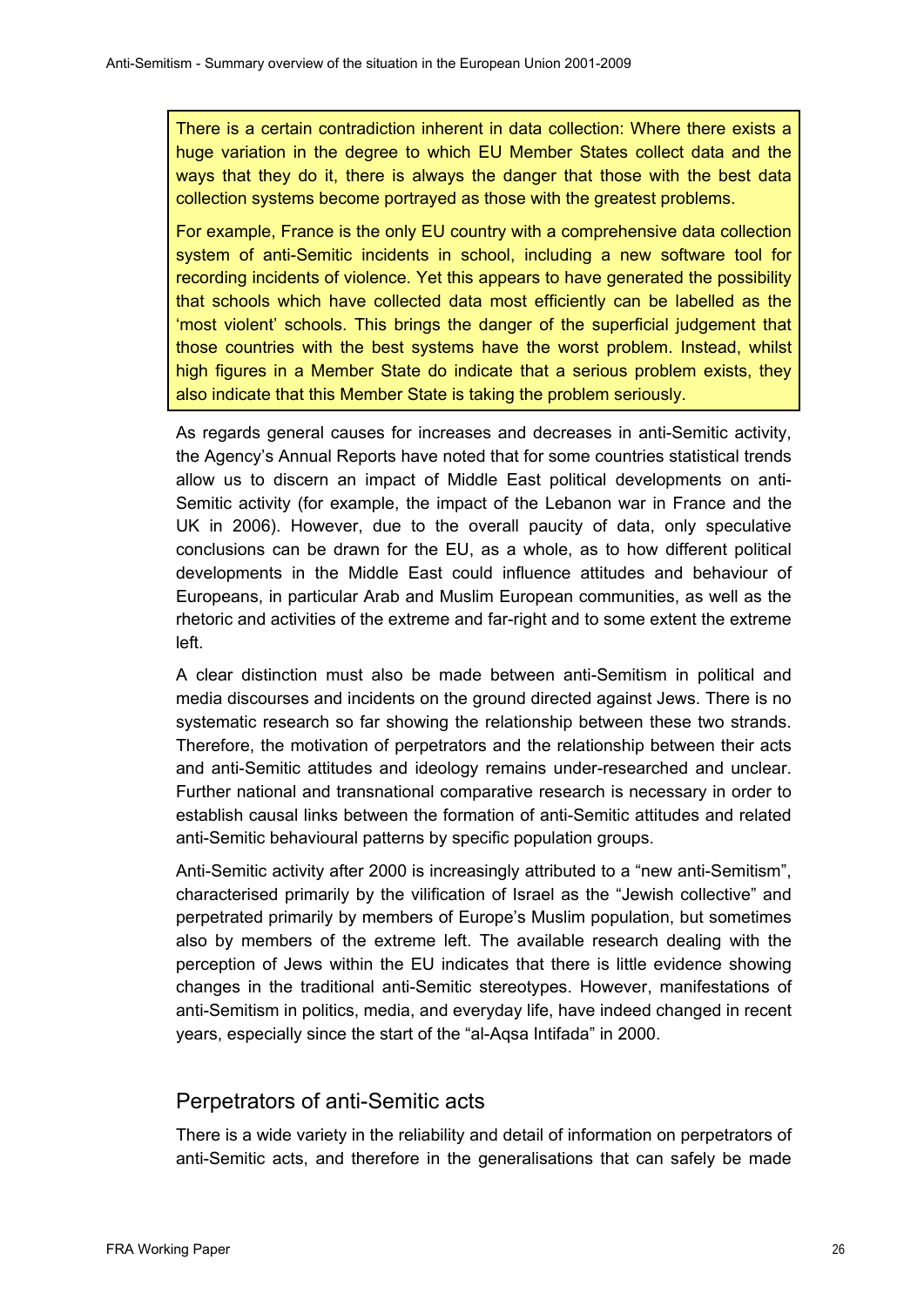about them. In the country sections perpetrators are identified only in France<sup>[52](#page-27-0)</sup>, Netherlands and the United Kingdom.

As the FRA has noted in the past, in the course of the past years, there has been a shift in media and NGO reports and in the public perception of the 'typical' anti-Semitic offender from the "extreme right skinhead" to the "disaffected young Muslim", "person of North African origin", or "immigrant" and member of the "antiglobalisation" left. However, this shift, although widely reported, is difficult to substantiate on the basis of the currently available evidence.

<span id="page-27-0"></span> $\overline{a}$  $52$  Although details about their ethnic background are not released.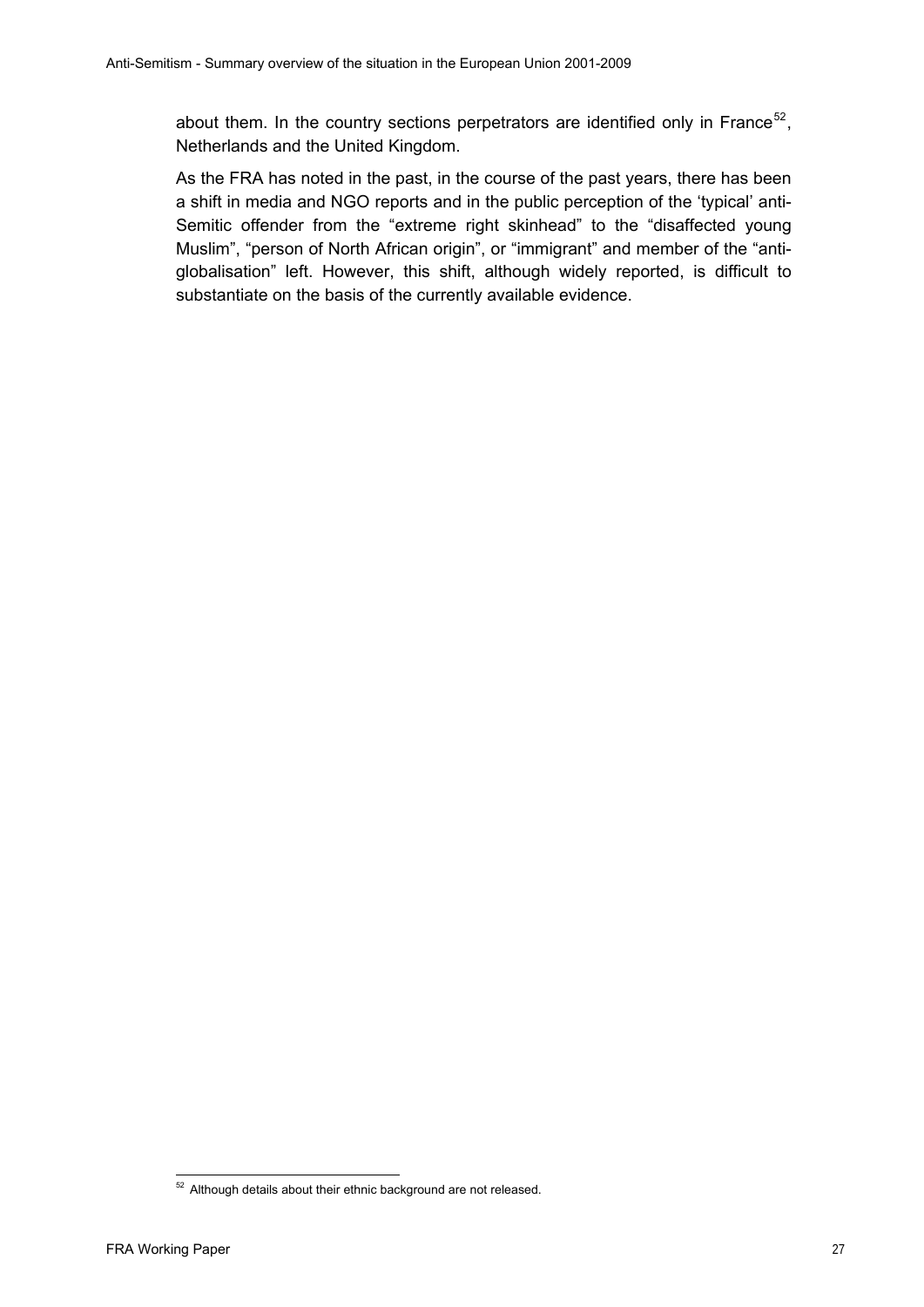# <span id="page-28-0"></span>**Annex I - Anti-Semitism in sports**

In 2009 the FRA carried out research on racism and ethnic discrimination in sports. The research revealed that anti-Semitic incidents are registered in many EU Member States in relation to sports, in particular both amateur and professional football.

For example, players in Jewish teams have been subjected to anti-Semitic slander and threats by players of other teams or spectators in Austria, Belgium, Denmark and Germany. Anti-Semitic slanders and chants were directed at the fans and players for clubs that have or once had a Jewish background or roots in the Jewish community like Ajax Amsterdam in the Netherlands; FK Austria Vienna or Tottenham Hotspur in England.

There were also references to the Holocaust in graffiti, chants or banners directed at fans and players of opposing teams, e.g. in Poland and Slovakia or anti-Semitic slanders and remarks expressed by neo-Nazis.

The report also presents some evidence of worrying anti-Semitic incidents at children and youth sport events, for example in Denmark and Belgium, where a Jewish youth team was harassed by its opponents who made the Hitler-salute shouting 'Heil Hitler'. In Germany, 13 – 15 year-old spectators chanted anti-Semitic and xenophobic insults during a match.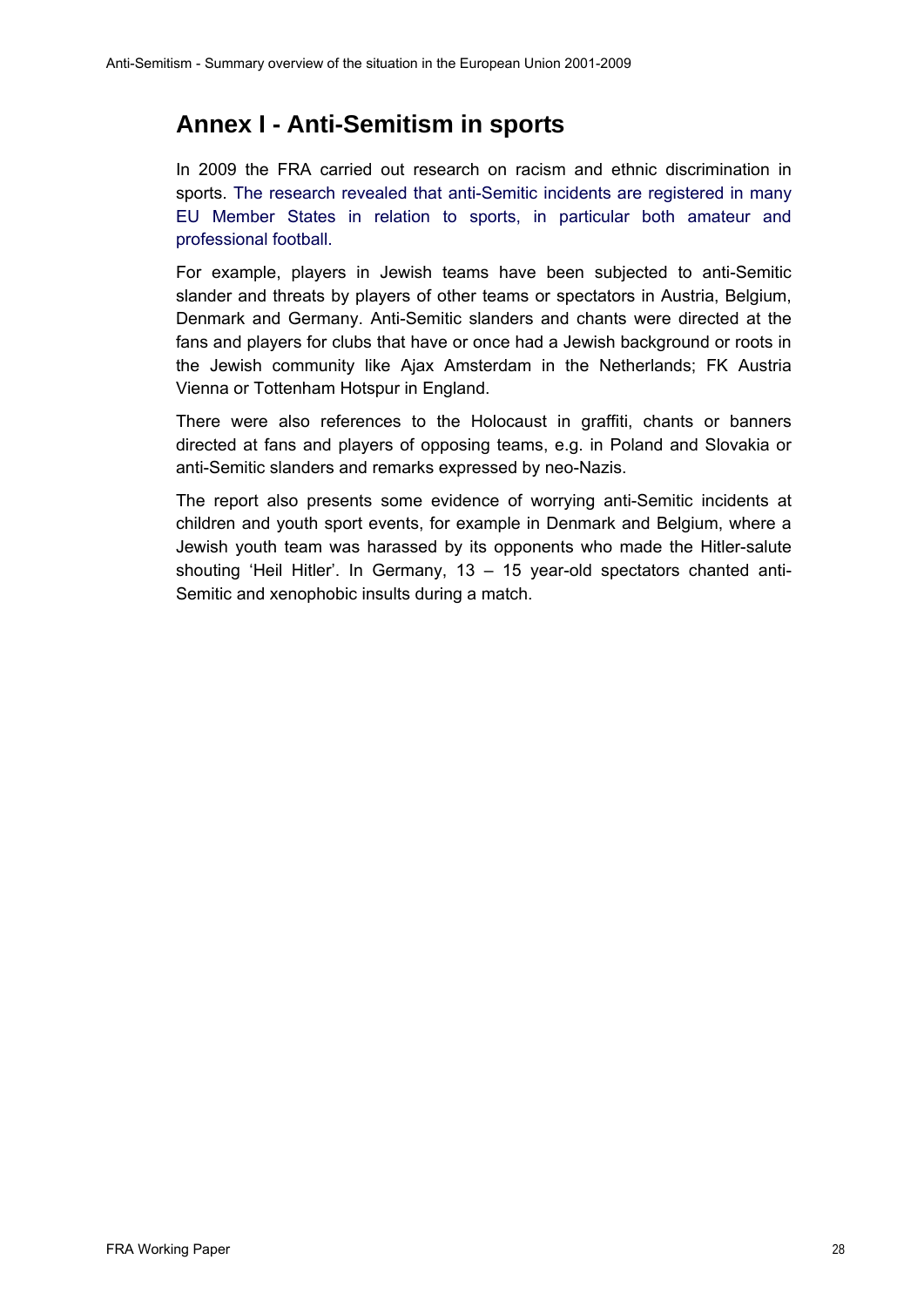# <span id="page-29-0"></span>**Annex II - Holocaust education**

Recognising the importance of combating anti-Semitism the Agency has carried out a range of related activities promoting Holocaust education.

Since 2005 in cooperation with Yad Vashem, the Holocaust Martyrs' and Heroes' Remembrance Authority, the FRA has developed a number of joint projects, for example, virtual meetings through video conference between Austrian school pupils and Holocaust survivors. In 2008, the Agency and Yad Vashem launched a four-year pilot project on the Holocaust and Human Rights Education scheduled to run from 2008 to 2012. The objective of this project is to empower a network of teachers teaching about the Holocaust, share knowledge about and improve methodologies in Holocaust and Human Rights education. While the teachers have been implementing teaching projects on the Holocaust and Human Rights Education in schools across the EU, the Agency has been working on a Toolkit on the Holocaust and Human Rights Education. The work will continue with network meeting, as well as the production of a Toolkit on Holocaust and Human Rights Education.

The FRA also publishes every year its "S'cool Agenda", a calendar aimed at raising young people's awareness of fundamental rights and combating prejudice and discrimination, including awareness of anti-Semitism and of the Holocaust. The dedicated content on the Holocaust education and anti-Semitism was developed in partnership with Yad Vashem, Memorial de la Shoah and other relevant organizations.

On 27 January 2010, the FRA published a report on the role of historical sites and museums in teaching about the Holocaust and human rights. The findings of the study show that Holocaust education and in particular linking education about the Holocaust and education about human rights remains a challenge for memorial sites, as well as schools. Based on the findings of this research the FRA will publish a handbook for teachers on how to make best use of visits to Holocaust-related sites and support material for those working at memorial sites.